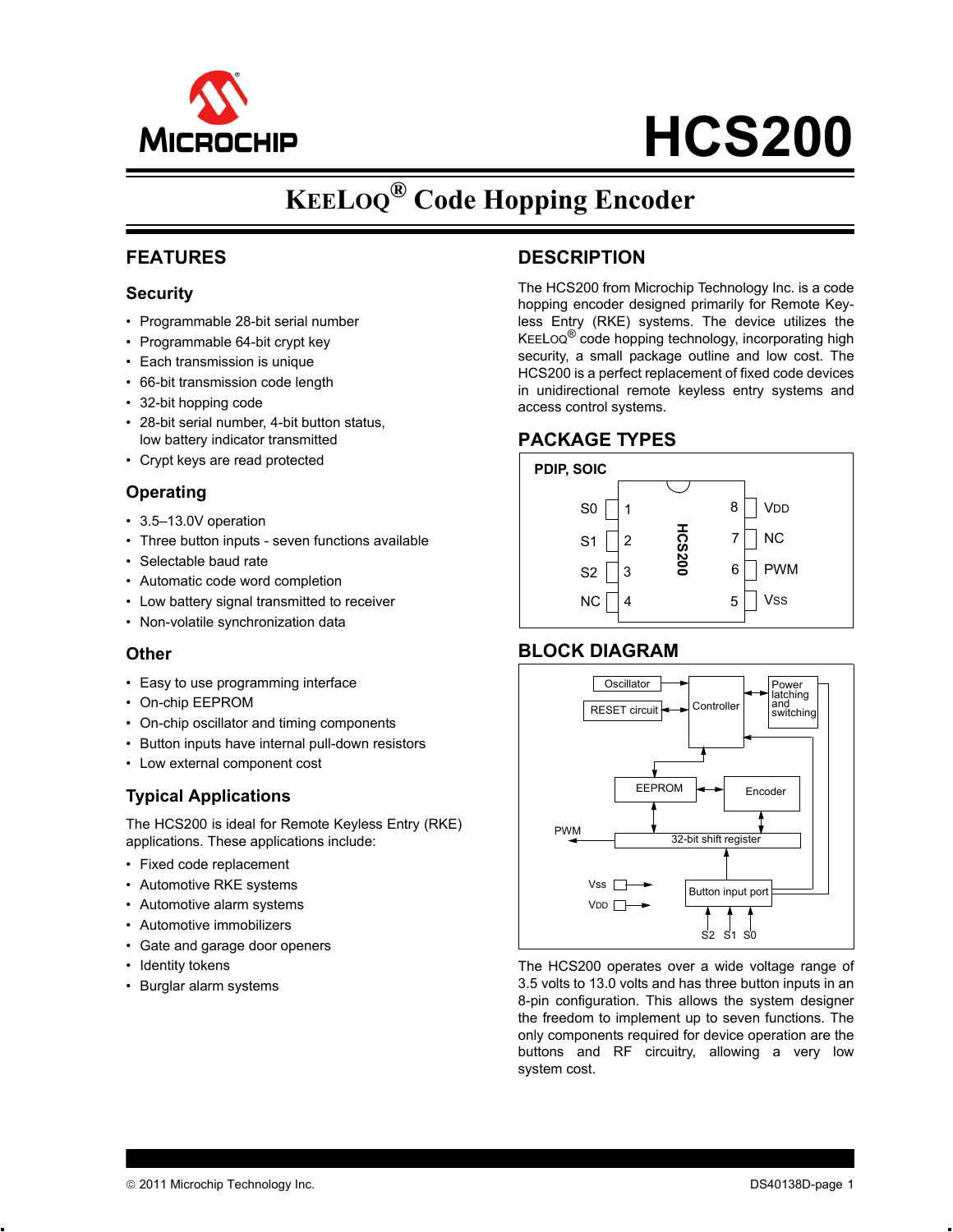The HCS200 combines a 32-bit hopping code, generated by a non-linear encryption algorithm, with a 28-bit serial number and 6 information bits to create a 66-bit code word. The code word length eliminates the threat of code scanning and the code hopping mechanism makes each transmission unique, thus rendering code capture and resend schemes useless.

The crypt key, serial number and configuration data are stored in an EEPROM array which is not accessible via any external connection. The EEPROM data is programmable but read-protected. The data can be verified only after an automatic erase and programming operation. This protects against attempts to gain access to keys or manipulate synchronization values. The HCS200 provides an easy to use serial interface for programming the necessary keys, system parameters and configuration data.

# **1.0 SYSTEM OVERVIEW**

#### **Key Terms**

The following is a list of key terms used throughout this data sheet. For additional information on KEELOQ and Code Hopping, refer to Technical Brief 3 (TB003).

- **RKE** Remote Keyless Entry
- **Button Status** Indicates what button input(s) activated the transmission. Encompasses the 4 button status bits S3, S2, S1 and S0 ([Figure 4-2\)](#page-7-1).
- **Code Hopping** A method by which a code, viewed externally to the system, appears to change unpredictably each time it is transmitted.
- **Code word** A block of data that is repeatedly transmitted upon button activation ([Figure 4-1\)](#page-7-0).
- **Transmission** A data stream consisting of repeating code words ([Figure 9-2](#page-20-0)).
- **Crypt key** A unique and secret 64-bit number used to encrypt and decrypt data. In a symmetrical block cipher such as the KEELOQ algorithm, the encryption and decryption keys are equal and will therefore be referred to generally as the crypt key.
- **Encoder** A device that generates and encodes data.
- **Encryption Algorithm** A recipe whereby data is scrambled using a crypt key. The data can only be interpreted by the respective decryption algorithm using the same crypt key.
- **Decoder** A device that decodes data received from an encoder.
- **Decryption algorithm** A recipe whereby data scrambled by an encryption algorithm can be unscrambled using the same crypt key.
- **Learn** Learning involves the receiver calculating the transmitter's appropriate crypt key, decrypting the received hopping code and storing the serial number, synchronization counter value and crypt key in EEPROM. The KEELOQ product family facilitates several learning strategies to be implemented on the decoder. The following are examples of what can be done.
	- **Simple Learning**

The receiver uses a fixed crypt key, common to all components of all systems by the same manufacturer, to decrypt the received code word's encrypted portion.

- **Normal Learning**

The receiver uses information transmitted during normal operation to derive the crypt key and decrypt the received code word's encrypted portion.

**Secure Learn** 

The transmitter is activated through a special button combination to transmit a stored 60-bit seed value used to generate the transmitter's crypt key. The receiver uses this seed value to derive the same crypt key and decrypt the received code word's encrypted portion.

• **Manufacturer's code** – A unique and secret 64 bit number used to generate unique encoder crypt keys. Each encoder is programmed with a crypt key that is a function of the manufacturer's code. Each decoder is programmed with the manufacturer code itself.

The HCS200 code hopping encoder is designed specifically for keyless entry systems; primarily vehicles and home garage door openers. The encoder portion of a keyless entry system is integrated into a transmitter, carried by the user and operated to gain access to a vehicle or restricted area. The HCS200 is meant to be a cost-effective yet secure solution to such systems, requiring very few external components [\(Figure 2-1](#page-4-0)).

Most low-end keyless entry transmitters are given a fixed identification code that is transmitted every time a button is pushed. The number of unique identification codes in a low-end system is usually a relatively small number. These shortcomings provide an opportunity for a sophisticated thief to create a device that 'grabs' a transmission and retransmits it later, or a device that quickly 'scans' all possible identification codes until the correct one is found.

The HCS200, on the other hand, employs the KEELOQ code hopping technology coupled with a transmission length of 66 bits to virtually eliminate the use of code 'grabbing' or code 'scanning'. The high security level of the HCS200 is based on the patented KEELOQ technology. A block cipher based on a block length of 32 bits and a key length of 64 bits is used. The algorithm obscures the information in such a way that even if the transmission information (before coding) differs by only one bit from that of the previous transmission, the next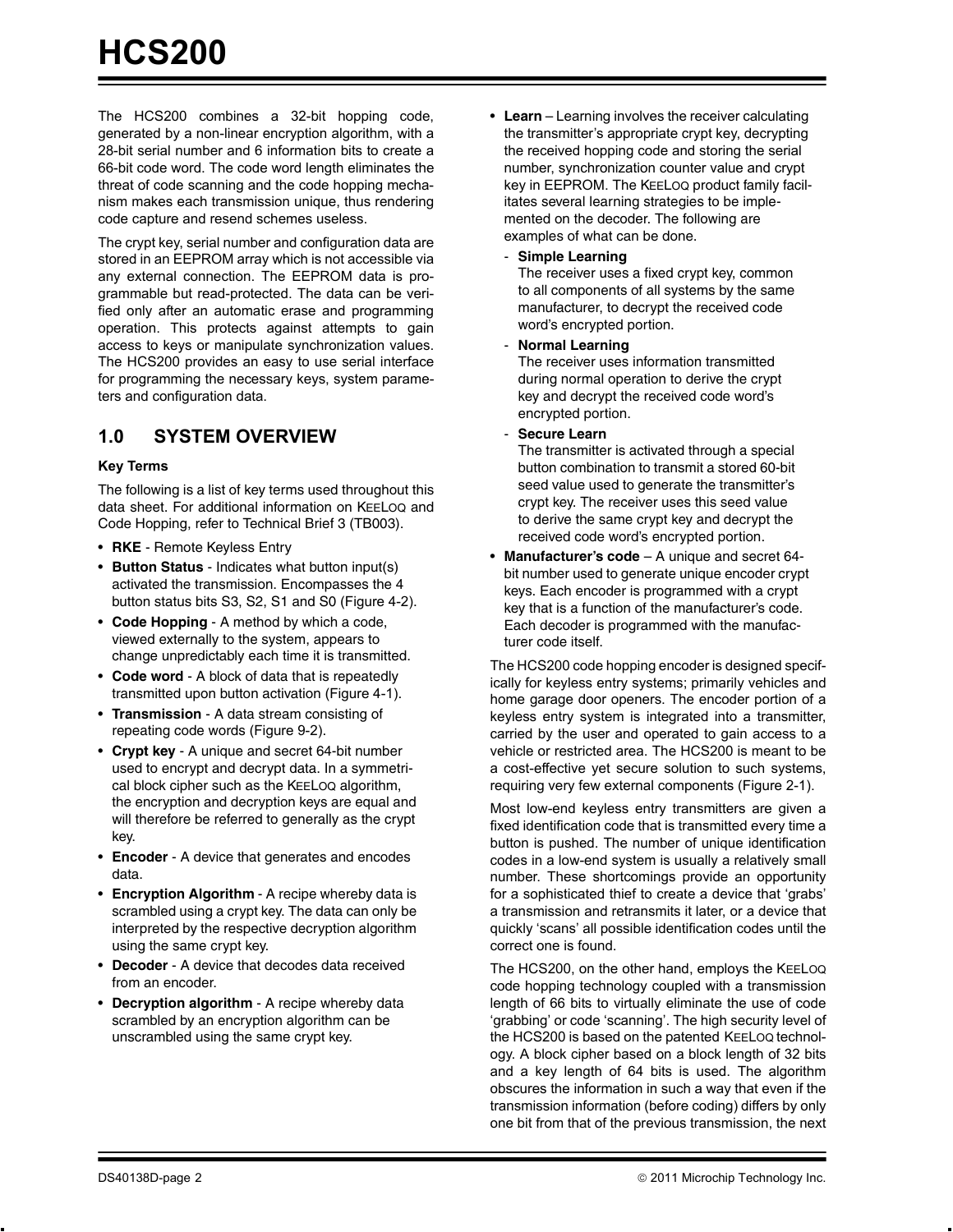coded transmission will be completely different. Statistically, if only one bit in the 32-bit string of information changes, greater than 50 percent of the coded transmission bits will change.

As indicated in the block diagram on page one, the HCS200 has a small EEPROM array which must be loaded with several parameters before use; most often programmed by the manufacturer at the time of production. The most important of these are:

- A 28-bit serial number, typically unique for every encoder
- A crypt key
- An initial 16-bit synchronization value
- A 16-bit configuration value

The crypt key generation typically inputs the transmitter serial number and 64-bit manufacturer's code into the key generation algorithm ([Figure 1-1](#page-2-0)). The manufacturer's code is chosen by the system manufacturer and must be carefully controlled as it is a pivotal part of the overall system security.



<span id="page-2-0"></span>**FIGURE 1-1: CREATION AND STORAGE OF CRYPT KEY DURING PRODUCTION**

The 16-bit synchronization counter is the basis behind the transmitted code word changing for each transmission; it increments each time a button is pressed. Due to the code hopping algorithm's complexity, each increment of the synchronization value results in greater than 50% of the bits changing in the transmitted code word.

[Figure 1-2](#page-3-0) shows how the key values in EEPROM are used in the encoder. Once the encoder detects a button press, it reads the button inputs and updates the synchronization counter. The synchronization counter and crypt key are input to the encryption algorithm and the output is 32 bits of encrypted information. This data will change with every button press, its value appearing externally to 'randomly hop around', hence it is referred to as the hopping portion of the code word. The 32-bit hopping code is combined with the button information and serial number to form the code word transmitted to the receiver. The code word format is explained in greater detail in [Section 4.0](#page-6-0).

A receiver may use any type of controller as a decoder, but it is typically a microcontroller with compatible firmware that allows the decoder to operate in conjunction with an HCS200 based transmitter. [Section 7.0](#page-11-0) provides detail on integrating the HCS200 into a system.

A transmitter must first be 'learned' by the receiver before its use is allowed in the system. Learning includes calculating the transmitter's appropriate crypt key, decrypting the received hopping code and storing the serial number, synchronization counter value and crypt key in EEPROM.

In normal operation, each received message of valid format is evaluated. The serial number is used to determine if it is from a learned transmitter. If from a learned transmitter, the message is decrypted and the synchronization counter is verified. Finally, the button status is checked to see what operation is requested. [Figure 1-3](#page-3-1) shows the relationship between some of the values stored by the receiver and the values received from the transmitter.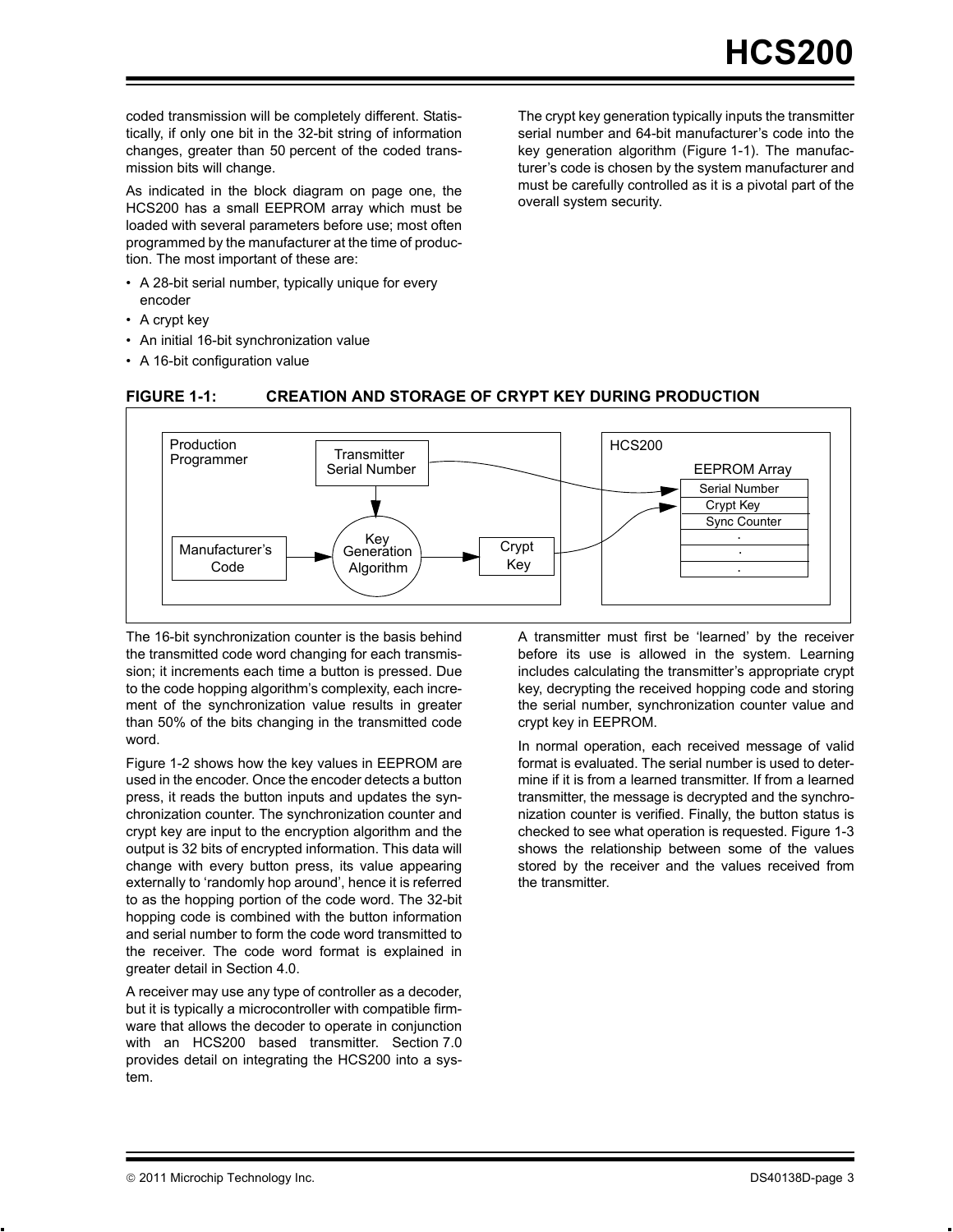#### <span id="page-3-0"></span>**FIGURE 1-2: BUILDING THE TRANSMITTED CODE WORD (ENCODER)**



<span id="page-3-1"></span>



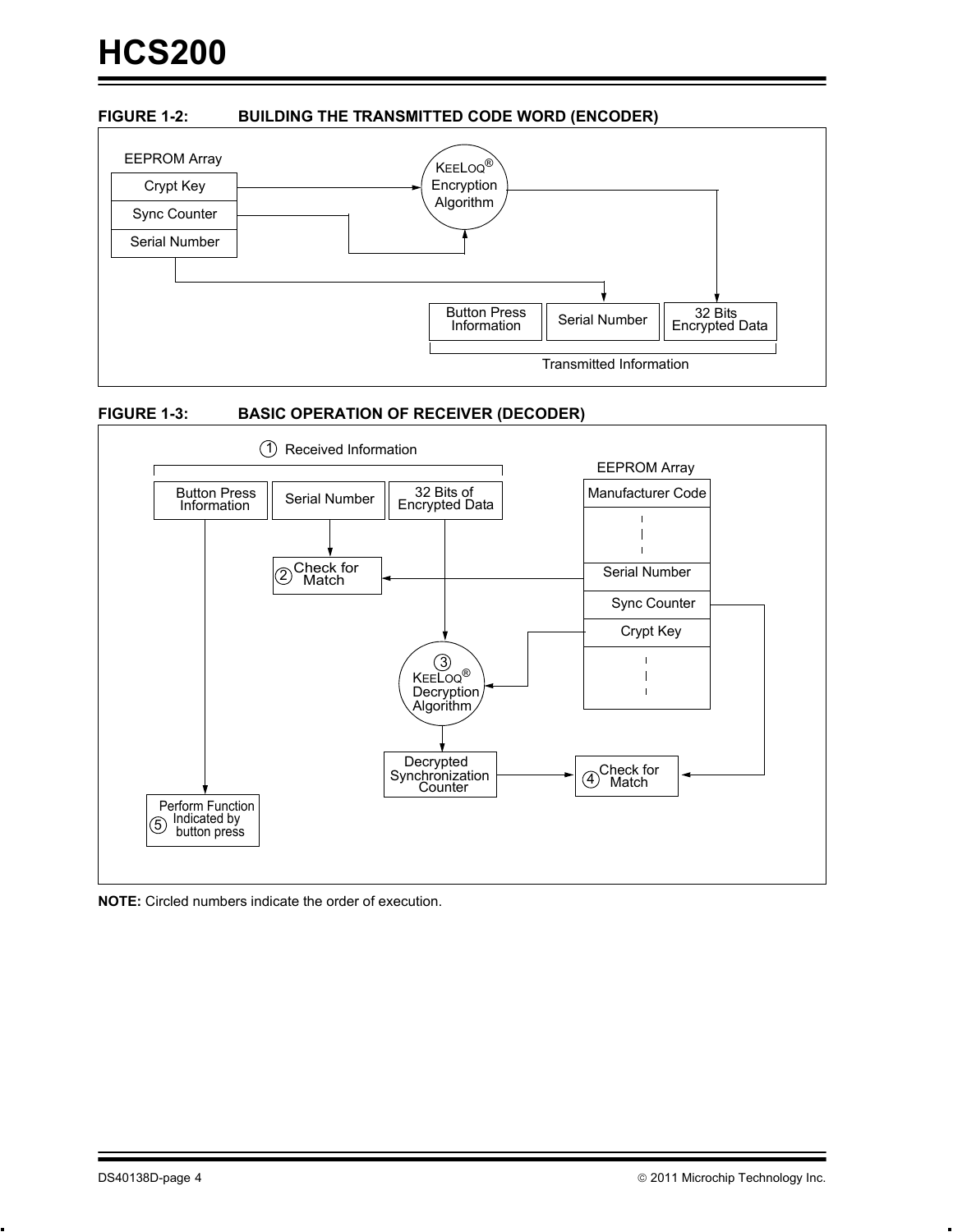# **2.0 ENCODER OPERATION**

As shown in [Figure 2-1,](#page-4-0) the HCS200 is a simple device to use. It requires only the addition of buttons and RF circuitry for use as the transmitter in your security application. A description of each pin is described in [Table 2-1.](#page-4-1)

| Note: | When VDD > 9.0V and driving low capaci-         |
|-------|-------------------------------------------------|
|       | tive loads, a resistor with a minimum value     |
|       | of 50 $\Omega$ should be used in line with VDD. |
|       | This prevents clamping of PWM at 9.0V in        |
|       | the event of PWM overshoot.                     |

<span id="page-4-0"></span>**FIGURE 2-1: TYPICAL CIRCUITS**

| <b>FIUURE 4-1.</b>                                                                             | <b>I FIGAL GIRGUITS</b>                                                                                                                                            |
|------------------------------------------------------------------------------------------------|--------------------------------------------------------------------------------------------------------------------------------------------------------------------|
| $+12V$<br>$R$ (Note <sup>2</sup> )                                                             |                                                                                                                                                                    |
| B <sub>0</sub><br>S <sub>0</sub><br><b>B1</b><br>S <sub>1</sub><br>S <sub>2</sub><br><b>NC</b> | VDD<br><b>NC</b><br>Tx out<br><b>PWM</b><br>Vss                                                                                                                    |
|                                                                                                | 2 button remote control                                                                                                                                            |
| B3 B2 B1 B0<br>Ц<br>⊳<br>⊳                                                                     | $+12V$<br>$R$ (Note $2$ )<br>S <sub>0</sub><br>V <sub>DD</sub><br><b>NC</b><br>S <sub>1</sub><br>Tx out<br><b>PWM</b><br>S <sub>2</sub><br><b>NC</b><br><b>Vss</b> |
|                                                                                                | 4 button remote control (Note <sup>1</sup> )                                                                                                                       |
| <b>Note</b><br>1:<br>suitable diode array.                                                     | Up to 7 functions can be implemented by pressing<br>more than one button simultaneously or by using a                                                              |
| 2:                                                                                             | Resistor (R) is recommended for current limiting.                                                                                                                  |

#### <span id="page-4-1"></span>**TABLE 2-1: PIN DESCRIPTIONS**

| Name                  | Pin<br><b>Number</b> | <b>Description</b>                                                            |  |  |  |
|-----------------------|----------------------|-------------------------------------------------------------------------------|--|--|--|
| S0                    |                      | Switch input 0                                                                |  |  |  |
| S <sub>1</sub>        | 2                    | Switch input 1                                                                |  |  |  |
| S <sub>2</sub>        | 3                    | Switch input 2/Clock pin when in<br>Programming mode                          |  |  |  |
| <b>V<sub>SS</sub></b> | 5                    | Ground reference                                                              |  |  |  |
| <b>PWM</b>            | 6                    | Pulse Width Modulation (PWM)<br>output pin/Data pin for Program-<br>ming mode |  |  |  |
| Vdd                   | ጸ                    | Positive supply voltage                                                       |  |  |  |

The HCS200 will wake-up upon detecting a button press and delay approximately 10 ms for button debounce ([Figure 2-2\)](#page-4-2). The synchronization counter, discrimination value and button information will be encrypted to form the hopping code. The hopping code portion will change every transmission, even if the same button is pushed again. A code word that has been transmitted will not repeat for more than 64K transmissions. This provides more than 18 years of use before a code is repeated; based on 10 operations per day. Overflow information sent from the encoder can be used to extend the number of unique transmissions to more than 192K.

If in the transmit process it is detected that a new button(s) has been pressed, a RESET will immediately occur and the current code word will not be completed. Please note that buttons removed will not have any effect on the code word unless no buttons remain pressed; in which case the code word will be completed and the power-down will occur.

<span id="page-4-2"></span>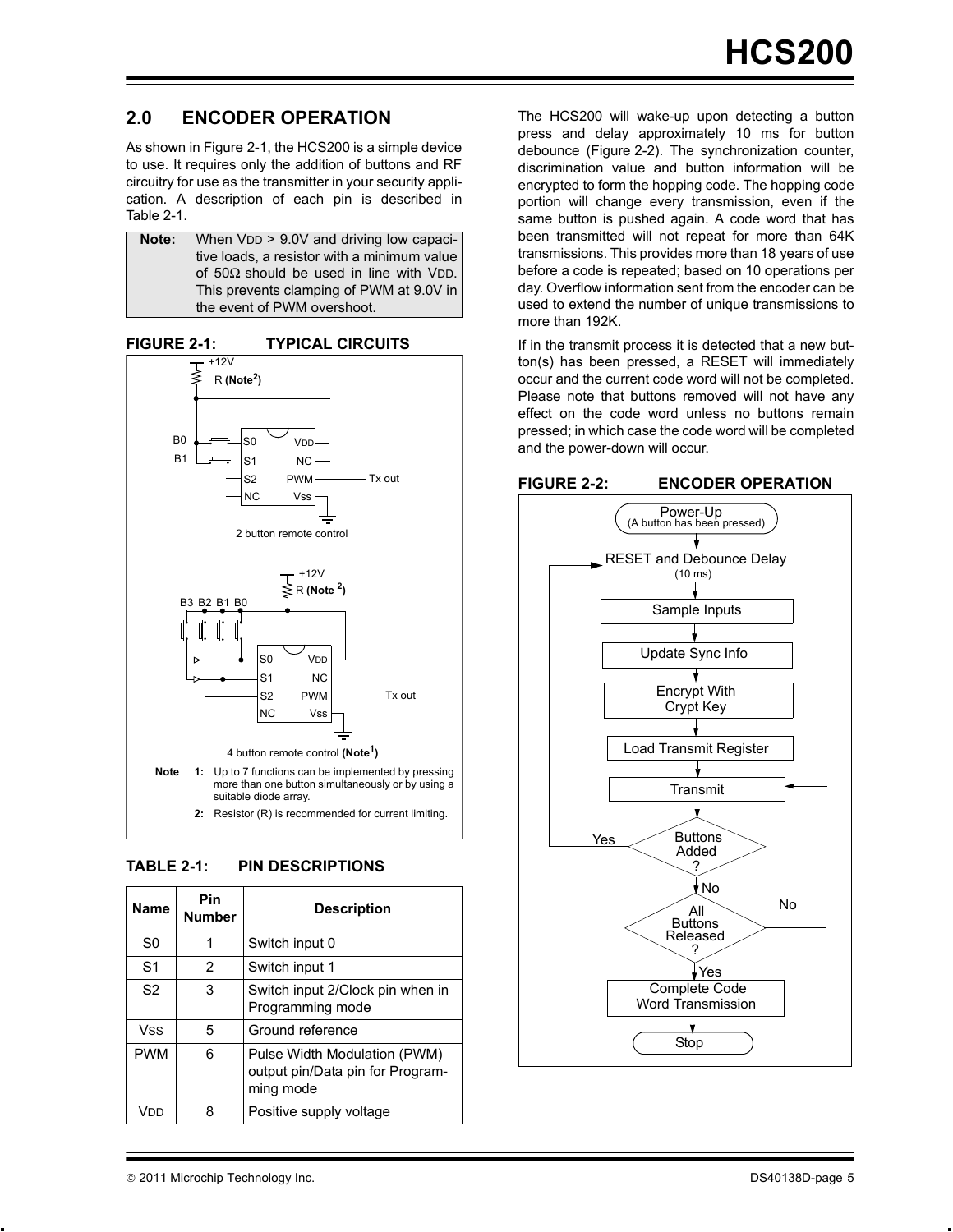#### **3.0 EEPROM MEMORY ORGANIZATION**

The HCS200 contains 192 bits (12 x 16-bit words) of EEPROM memory ([Table 3-1\)](#page-5-0). This EEPROM array is used to store the crypt key information, synchronization value, etc. Further descriptions of the memory array is given in the following sections.

| <b>WORD</b><br><b>ADDRESS</b> | <b>MNEMONIC</b>  | <b>DESCRIPTION</b>        |  |  |
|-------------------------------|------------------|---------------------------|--|--|
| 0                             | KEY 0            | 64-bit crypt key          |  |  |
|                               |                  | (word 0) LSb's            |  |  |
| 1                             | KEY 1            | 64-bit crypt key          |  |  |
|                               |                  | (word $1$ )               |  |  |
| $\overline{2}$                | KEY 2            | 64-bit crypt key          |  |  |
|                               |                  | (word $2$ )               |  |  |
| 3                             | KEY 3            | 64-bit crypt key          |  |  |
|                               |                  | (word 3) MSb's            |  |  |
| 4                             | <b>SYNC</b>      | 16-bit synchronization    |  |  |
|                               |                  | value                     |  |  |
| 5                             | Reserved         | Set to 0000H              |  |  |
| 6                             | SER 0            | Device Serial Number      |  |  |
|                               |                  | (word 0) LSb's            |  |  |
| 7                             | SER <sub>1</sub> | Device Serial Number      |  |  |
|                               |                  | (word 1) MSb's            |  |  |
| 8                             | SEED 0           | Seed Value (word 0)       |  |  |
| 9                             | SEED 1           | Seed Value (word 1)       |  |  |
| 10                            | Reserved         | Set to 0000H              |  |  |
| 11                            | <b>CONFIG</b>    | <b>Configuration Word</b> |  |  |

<span id="page-5-0"></span>**TABLE 3-1: EEPROM MEMORY MAP** 

#### **3.1 Key\_0 - Key\_3 (64-Bit Crypt Key)**

The 64-bit crypt key is used to create the encrypted message transmitted to the receiver. This key is calculated and programmed during production using a key generation algorithm. The key generation algorithm may be different from the KEELOQ algorithm. Inputs to the key generation algorithm are typically the transmitter's serial number and the 64-bit manufacturer's code. While the key generation algorithm supplied from Microchip is the typical method used, a user may elect to create their own method of key generation. This may be done providing that the decoder is programmed with the same means of creating the key for decryption purposes.

#### **3.2 SYNC (Synchronization Counter)**

This is the 16-bit synchronization value that is used to create the hopping code for transmission. This value will increment after every transmission.

#### **3.3 Reserved**

Must be initialized to 0000H. 

#### **3.4 SER\_0, SER\_1 (Encoder Serial Number)**

SER 0 and SER 1 are the lower and upper words of the device serial number, respectively. Although there are 32 bits allocated for the serial number, only the lower order 28 bits are transmitted. The serial number is meant to be unique for every transmitter.

#### **3.5 SEED\_0, SEED\_1 (Seed Word)**

The 2-word (32-bit) seed code will be transmitted when all three buttons are pressed at the same time (see [Figure 4-2\)](#page-7-1). This allows the system designer to implement the secure learn feature or use this fixed code word as part of a different key generation/tracking process.

#### **3.6 Configuration Word**

The 16-bit Configuration Word stored in the EEPROM array contains information required to form the encrypted portion of the transmission, as well as the device option configurations. The following sections further explain these bits.

| <b>Bit Number</b> | <b>Bit Description</b>              |
|-------------------|-------------------------------------|
| 0                 | Discrimination Bit 0                |
| 1                 | <b>Discrimination Bit 1</b>         |
| $\overline{2}$    | Discrimination Bit 2                |
| 3                 | Discrimination Bit 3                |
| 4                 | Discrimination Bit 4                |
| 5                 | Discrimination Bit 5                |
| 6                 | Discrimination Bit 6                |
| 7                 | Discrimination Bit 7                |
| 8                 | Discrimination Bit 8                |
| 9                 | Discrimination Bit 9                |
| 10                | Discrimination Bit 10               |
| 11                | <b>Discrimination Bit 11</b>        |
| 12                | Low Voltage Trip Point Select (VLOW |
|                   | SEL)                                |
| 13                | Baudrate Select Bit 0 (BSL0)        |
| 14                | Reserved, set to 0                  |
| 15                | Reserved, set to 0                  |

**TABLE 3-2: CONFIGURATION WORD** 

#### 3.6.1 DISCRIMINATION VALUE (DISC0 TO DISC11)

The discrimination value aids the post-decryption check on the decoder end. It may be any value, but in a typical system it will be programmed as the 12 Least Significant bits of the serial number. Values other than this must be separately stored by the receiver when a transmitter is learned. The discrimination bits are part of the information that form the encrypted portion of the transmission ([Figure 4-2\)](#page-7-1). After the receiver has decrypted a transmission, the discrimination bits are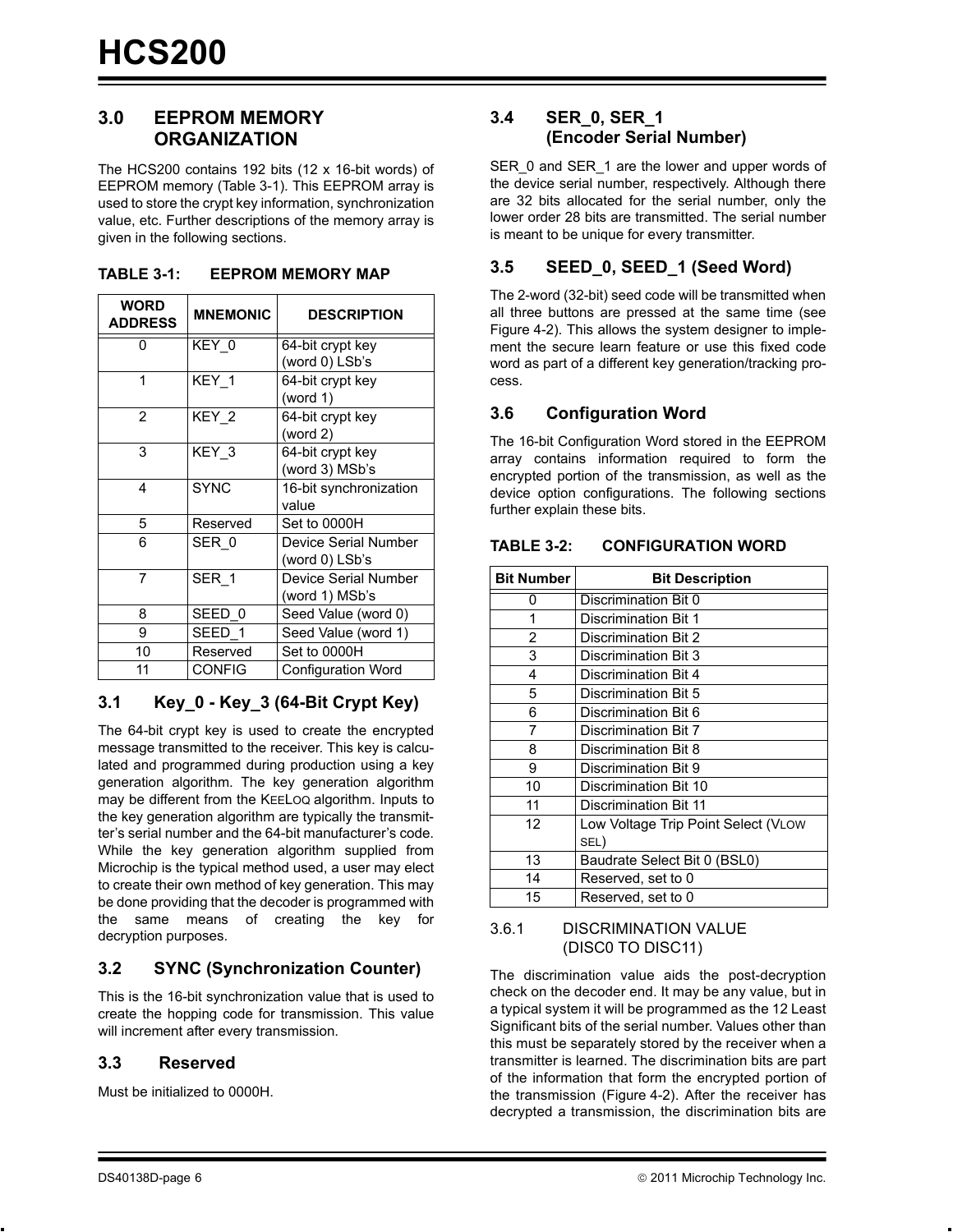checked against the receiver's stored value to verify that the decryption process was valid. If the discrimination value was programmed as the 12 LSb's of the serial number then it may merely be compared to the respective bits of the received serial number; saving EEPROM space.

#### 3.6.2 BAUD RATE SELECT BIT (BSL0)

BSL0 selects the speed of transmission and the code word blanking. [Table 3-3](#page-6-1) shows how the bit is used to select the different baud rates and [Section 5.2](#page-8-0) provides detailed explanation in code word blanking.

<span id="page-6-1"></span>**TABLE 3-3: BAUD RATE SELECT**

| <b>BSL0</b> | <b>Basic Pulse</b><br><b>Element</b> | <b>Code Words</b><br><b>Transmitted</b> |
|-------------|--------------------------------------|-----------------------------------------|
|             | $400 \mu s$                          |                                         |
|             | $200 \mu s$                          | 1 out of 2                              |

#### 3.6.3 LOW VOLTAGE TRIP POINT SELECT (VLOW SEL)

The low voltage trip point select bit tells the HCS200 what VDD level is being used. This information will be used by the device to determine when to send the voltage low signal to the receiver. When this bit is set to a one, the VDD level is assumed to be operating from a 9.0 volt or 12.0 volt VDD level. If the bit is set to zero, the VDD level is assumed to be 6.0 volts. Refer to [Figure 3-1](#page-6-2) for voltage trip point.

#### <span id="page-6-2"></span>**FIGURE 3-1: VOLTAGE TRIP POINTS BY CHARACTERIZATION**



### <span id="page-6-0"></span>**4.0 TRANSMITTED WORD**

#### **4.1 Code Word Format**

The HCS200 code word is made up of several parts ([Figure 4-1\)](#page-7-0). Each code word contains a 50% duty cycle preamble, a header, 32 bits of encrypted data and 34 bits of fixed data followed by a guard period before another code word can begin. Refer to [Table 9-3](#page-21-0) for code word timing.

#### **4.2 Code Word Organization**

The HCS200 transmits a 66-bit code word when a button is pressed. The 66-bit word is constructed from a Fixed Code portion and an Encrypted Code portion ([Figure 4-2\)](#page-7-1).

The 32 bits of **Encrypted Data** are generated from 4 button bits, 12 discrimination bits and the 16-bit sync value. The encrypted portion alone provides up to four billion changing code combinations.

The 34 bits of **Fixed Code Data** are made up of 1 status bit, 1 fixed bit, 4 button bits and the 28-bit serial number. The fixed and encrypted sections combined increase the number of code combinations to 7.38 x  $10^{19}$ .

#### **4.3 Synchronous Transmission Mode**

Synchronous Transmission mode can be used to clock the code word out using an external clock.

To enter Synchronous Transmission mode, the Programming mode start-up sequence must be executed as shown in [Figure 4-3](#page-7-2). If either S1 or S0 is set on the falling edge of S2, the device enters Synchronous Transmission mode. In this mode it functions as a normal transmitter, with the exception that the timing of the PWM data string is controlled externally and that 16 extra reserved bits are transmitted at the end of the code word. The reserved bits can be ignored. The button code will be the S0, S1 value at the falling edge of S2. The timing of the PWM data string is controlled by supplying a clock on S2 and should not exceed 20 kHz. When in Synchronous Transmission mode S2 should not be toggled until all internal processing has been completed as shown in [Figure 4-3.](#page-7-2)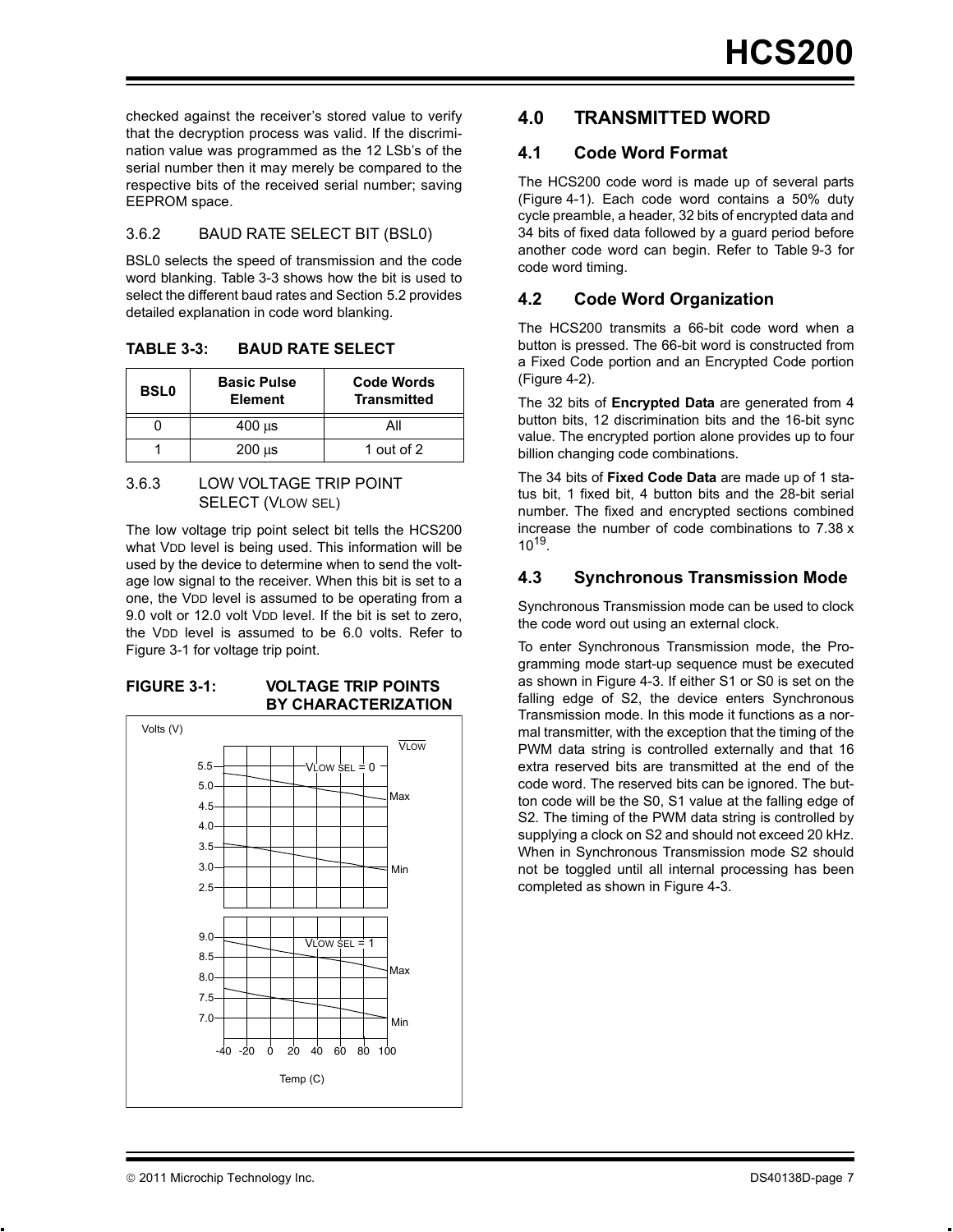# **HCS200**

#### <span id="page-7-0"></span>**FIGURE 4-1: CODE WORD FORMAT**



#### <span id="page-7-1"></span>**FIGURE 4-2: CODE WORD ORGANIZATION**



#### <span id="page-7-2"></span>**FIGURE 4-3: SYNCHRONOUS TRANSMISSION MODE**



#### **FIGURE 4-4: CODE WORD ORGANIZATION (SYNCHRONOUS TRANSMISSION MODE)**

| <b>Fixed Portion</b>            |                                                                                                                        |  |  |  | <b>Encrypted Portion</b>                        |                                            |
|---------------------------------|------------------------------------------------------------------------------------------------------------------------|--|--|--|-------------------------------------------------|--------------------------------------------|
| Reserved<br>$(16 \text{ bits})$ | Padding<br>Serial Number<br><b>Button</b><br>$(2 \text{ bits})$<br><b>Status</b><br>$(28 \text{ bits})$<br>S2 S1 S0 S3 |  |  |  | Discrimina-<br>tion bits<br>$(12 \text{ bits})$ | <b>Sync Counter</b><br>$(16 \text{ bits})$ |
| MSb                             |                                                                                                                        |  |  |  | 82 Data bits<br>LSb first.                      | <b>LSb</b><br>Transmitted                  |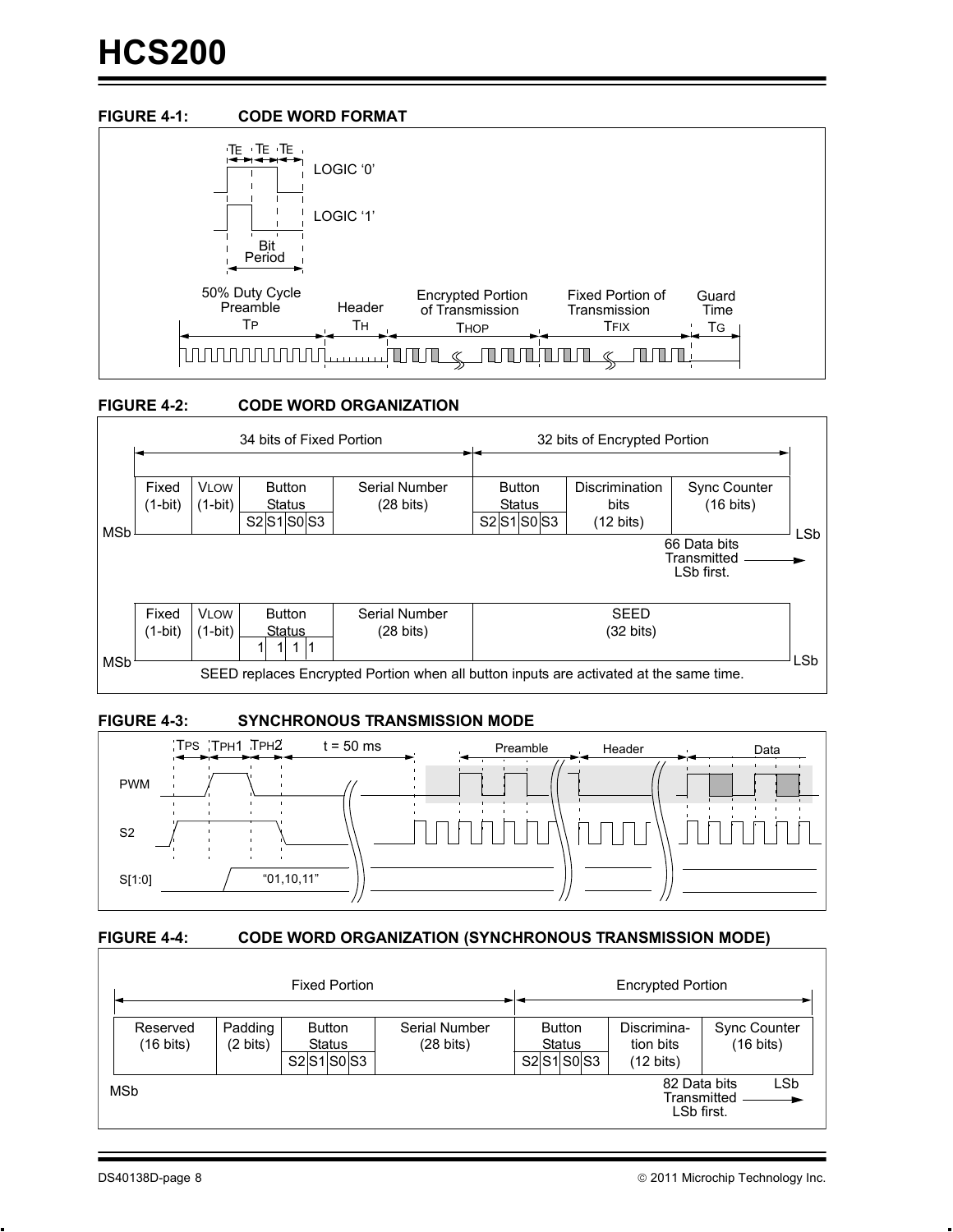### **5.0 SPECIAL FEATURES**

#### **5.1 Code Word Completion**

The code word completion feature ensures that entire code words are transmitted, even if the button is released before the code word is complete. If the button is held down beyond the time for one code word, multiple code words will result. If another button is activated during a transmission, the active transmission will be aborted and a new transmission will begin using the new button information.

#### <span id="page-8-0"></span>**5.2 Blank Alternate Code Word**

Federal Communications Commission (FCC) part 15 rules specify the limits on worst case average fundamental power and harmonics that can be transmitted in a 100 ms window. For FCC approval purposes, it may therefore be advantageous to minimize the transmission duty cycle. This can be achieved by minimizing the duty cycle of the individual bits as well as by blanking out consecutive code words. Blank Alternate Code Word (BACW) may be used to reduce the average power of a transmission by transmitting only every second code word ([Figure 5-1\)](#page-8-1). This is a selectable feature that is determined in conjunction with the baud rate selection bit BSL0.

Enabling the BACW option may likewise allow the user to transmit a higher amplitude transmission as the time averaged power is reduced. BACW effectively halves the RF on time for a given transmission so the RF output power could theoretically be doubled while maintaining the same time averaged output power.

#### **5.3 Seed Transmission**

In order to increase the level of security in a system, it is possible for the receiver to implement what is known as a secure learn function. This can be done by utilizing the seed value stored in EEPROM, transmitted only when all three button inputs are pressed at the same time ([Table 5-1\)](#page-8-2). Instead of the normal key generation inputs being used to create the crypt key, this seed value is used.

#### **5.4 VLOW: Voltage LOW Indicator**

The VLOW signal is transmitted so the receiver can give an indication to the user that the transmitter battery is low. The VLOW bit is included in every transmission ([Figure 4-2](#page-7-1) and [Figure 9-5](#page-21-1)) and will be transmitted as a zero if the operating voltage is above the low voltage trip point. Refer to [Figure 4-2](#page-7-1). The trip point is selectable based on the battery voltage being used. See Section 3.6.3 for a description of how the low voltage trip point is configured.

#### <span id="page-8-1"></span>**FIGURE 5-1: BLANK ALTERNATE CODE WORD (BACW)**

| Transmission Amplitude = A                      |    |              |              |              |              |  |  |
|-------------------------------------------------|----|--------------|--------------|--------------|--------------|--|--|
| <b>BACW Disabled</b><br>(All words transmitted) | A  | Code Word    | Code Word    | Code Word    | Code Word    |  |  |
| <b>BACW Enabled</b><br>(1 out of 2 transmitted) | 2A | Code<br>Word | Code<br>Word | Code<br>Word | Code<br>Word |  |  |
|                                                 |    |              |              |              |              |  |  |

#### <span id="page-8-2"></span>**TABLE 5-1: PIN ACTIVATION TABLE**

| <b>External</b>     | <b>Internal</b> |                |                |                |                |    |                |
|---------------------|-----------------|----------------|----------------|----------------|----------------|----|----------------|
|                     | S <sub>2</sub>  | S <sub>1</sub> | S <sub>0</sub> | S <sub>3</sub> | S <sub>2</sub> | S1 | S <sub>0</sub> |
| Standby             |                 |                |                |                |                |    |                |
|                     | ი               |                |                |                |                |    |                |
| <b>Hopping Code</b> | ŋ               |                | n              |                |                |    |                |
| Transmission        |                 |                |                |                |                |    |                |
|                     |                 |                | n              |                |                |    |                |
|                     |                 |                |                |                |                |    |                |
|                     |                 |                | ∩              |                |                |    |                |
| Seed Transmission   |                 |                |                |                |                |    |                |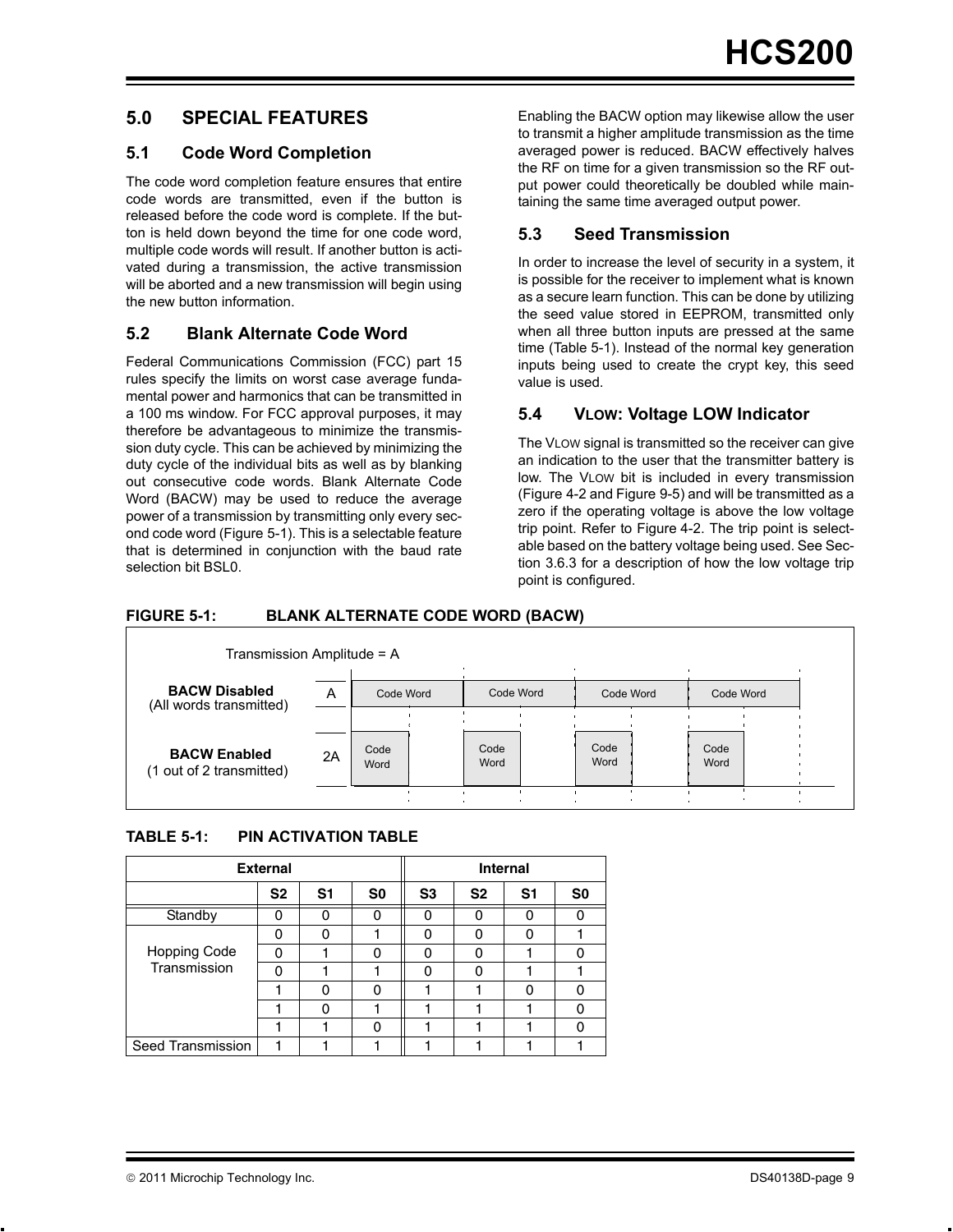#### **6.0 PROGRAMMING THE HCS200**

When using the HCS200 in a system, the user will have to program some parameters into the device, such as the serial number and crypt key, before it can be used. The programming cycle allows the user to input all 192 bits in a serial data stream, which are then stored internally in EEPROM. Programming will be initiated by forcing the PWM line high, after the S2 line has been held high for the appropriate length of time [\(Table 6-1](#page-10-0) and [Figure 6-1\)](#page-9-0). After the Program mode is entered, a delay must be provided for the automatic bulk write cycle to complete. This will write all locations in the EEPROM to zeros. The device can then be programmed by clocking in 16 bits at a time, using S2 as the clock line and PWM as the data in line; data is clocked in on the falling edge of S2. After each 16-bit word is sent, a programming delay of TWC is required for the internal program cycle to complete. At the end of the programming cycle, the device can be verified ([Figure 6-2\)](#page-9-1) by reading back the EEPROM. Reading is done by clocking the S2 line and reading the data bits on PWM. The falling edge of S2 initiates the reading. For security reasons, it is not possible to execute a Verify function without first programming the EEPROM. **A Verify operation can only be done immediately following the Program cycle**.

**Note:** To ensure that the device does not accidentally enter Programming mode (resulting in a bulk erase), PWM should never be pulled high by the circuit connected to it. Special care should be taken when driving PNP RF transistors.

<span id="page-9-0"></span>

#### <span id="page-9-1"></span>**FIGURE 6-2: VERIFY WAVEFORMS**

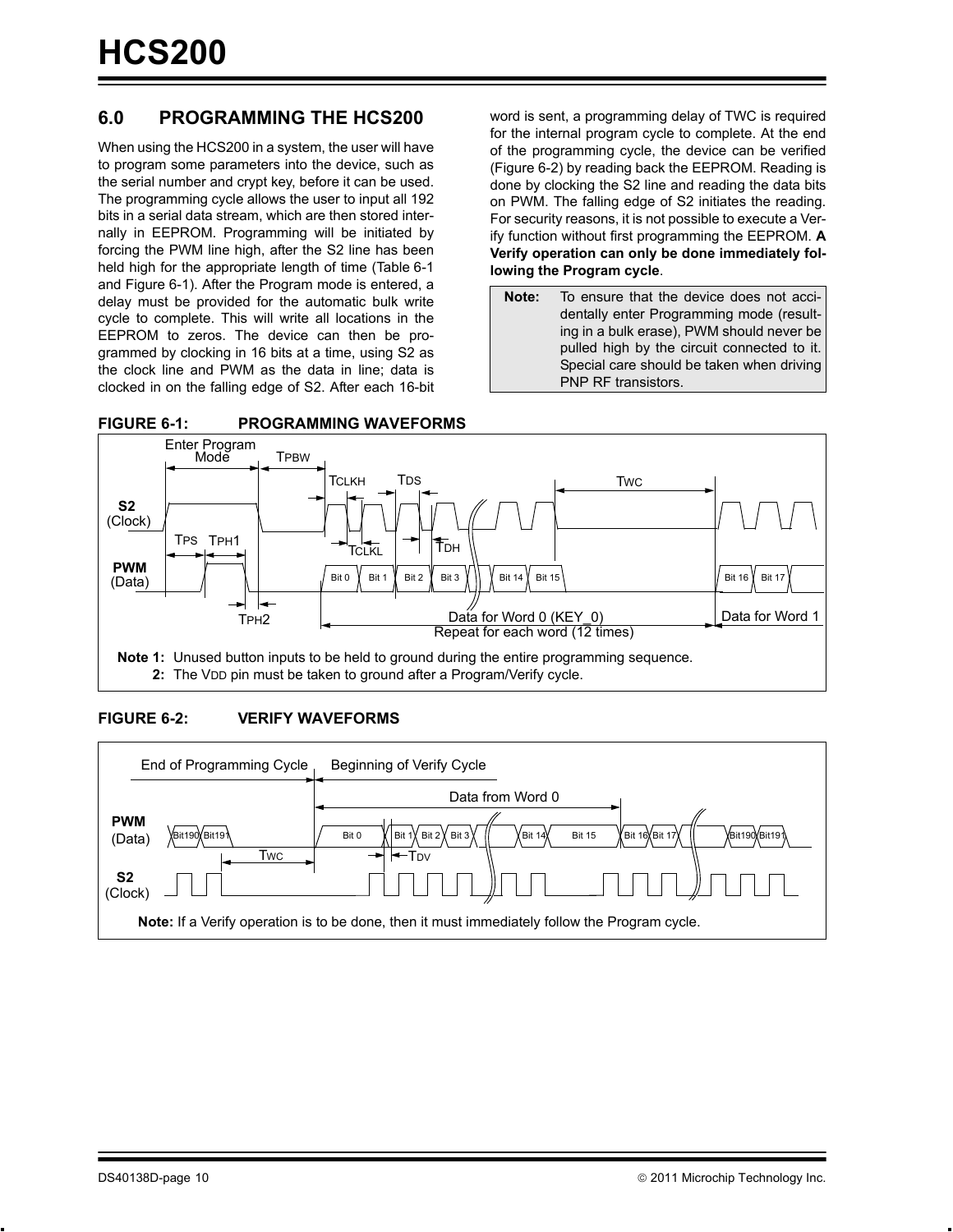#### <span id="page-10-0"></span>**TABLE 6-1: PROGRAMMING/VERIFY TIMING REQUIREMENTS**

| $VDD = 5.0V \pm 10\%, 25^{\circ}C \pm 5^{\circ}C$ |                  |      |      |                                   |  |  |  |
|---------------------------------------------------|------------------|------|------|-----------------------------------|--|--|--|
| <b>Parameter</b>                                  | Symbol           | Min. | Max. | <b>Units</b>                      |  |  |  |
| Program mode setup time                           | <b>T</b> PS      | 3.5  | 4.5  | ms                                |  |  |  |
| Hold time 1                                       | TPH1             | 3.5  |      | ms                                |  |  |  |
| Hold time 2                                       | TPH <sub>2</sub> | 50   |      | μs                                |  |  |  |
| <b>Bulk Write time</b>                            | <b>TPBW</b>      | 4.0  |      | ms                                |  |  |  |
| Program delay time                                | TPROG            | 4.0  |      | ms                                |  |  |  |
| Program cycle time                                | Twc              | 50   |      | ms                                |  |  |  |
| Clock low time                                    | TCLKL            | 50   |      | μs                                |  |  |  |
| Clock high time                                   | Тськн            | 50   |      | μs                                |  |  |  |
| Data setup time                                   | <b>TDS</b>       | 0    |      | $\mu s^{(1)}$                     |  |  |  |
| Data hold time                                    | Трн              | 30   |      | $\overline{\mu}$ s <sup>(1)</sup> |  |  |  |
| Data out valid time                               | Tdv              |      | 30   | $\mu s$ (1)                       |  |  |  |

**Note 1:** Typical values - not tested in production.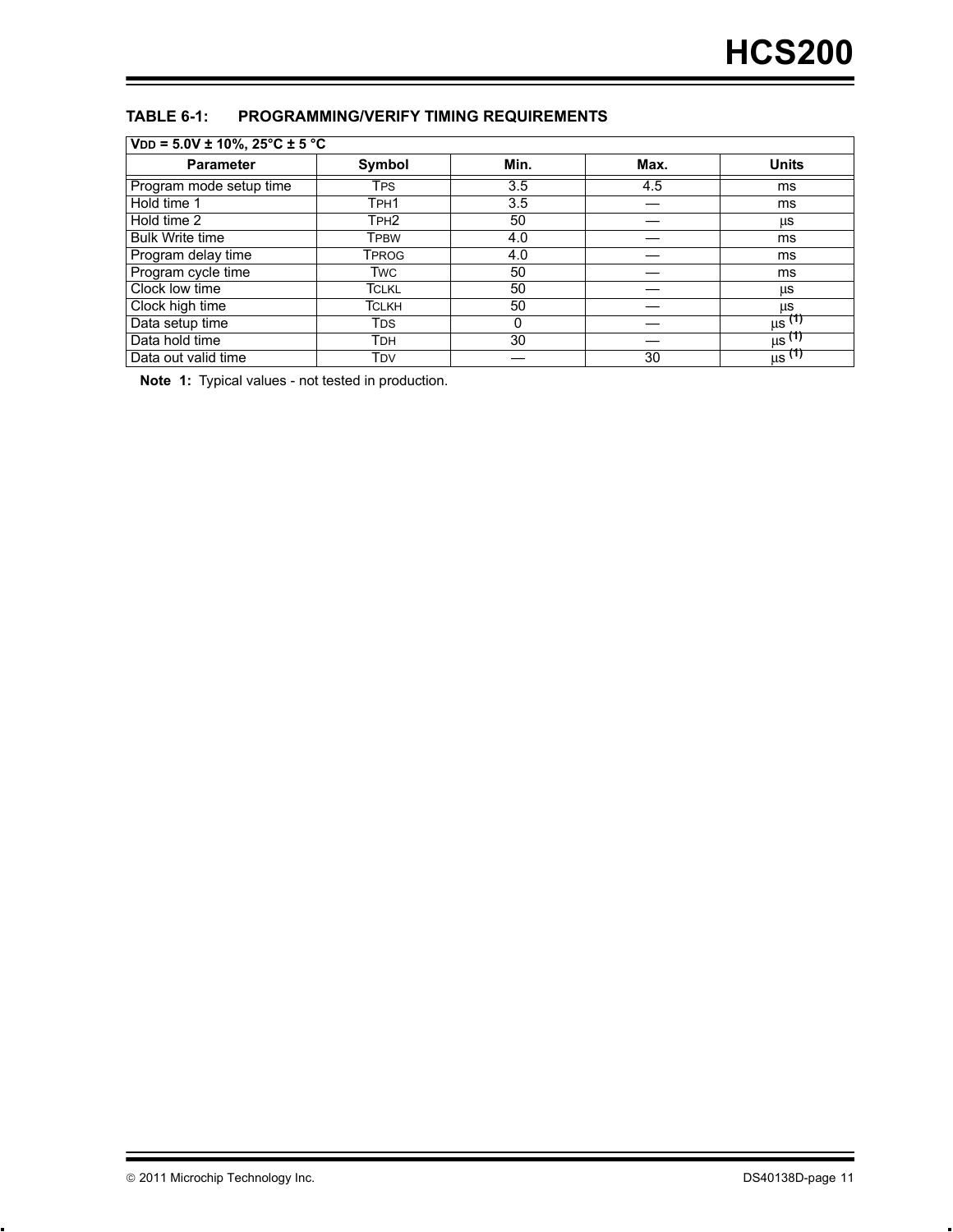#### <span id="page-11-0"></span>**7.0 INTEGRATING THE HCS200 INTO A SYSTEM**

An HCS200 based system requires a compatible decoder. The decoder is typically a microcontroller with compatible firmware. Microchip provides, via a license agreement, firmware routines that will receive and authenticate HCS200 transmissions. These routines provide designers the means to develop their own decoding system.

#### **7.1 Learning a Transmitter to a Receiver**

A transmitter must first be 'learned' by a decoder before its use is allowed in the system. Several learning strategies are possible, [Figure 7-1](#page-11-1) details a typical learn sequence. Core to each, the decoder must minimally store each learned transmitter's serial number and current synchronization counter value in EEPROM. Additionally, the decoder typically stores each transmitter's unique crypt key. The maximum number of learned transmitters will therefore be relative to the available EEPROM.

A transmitter's serial number is transmitted in the clear but the synchronization counter only exists in the code word's encrypted portion. The decoder obtains the counter value by decrypting using the same key used to encrypt the information. The KEELOQ algorithm is a symmetrical block cipher so the encryption and decryption keys are identical and referred to generally as the crypt key. The encoder receives its crypt key during manufacturing. The decoder is programmed with the ability to generate a crypt key as well as all but one required input to the key generation routine; typically the transmitter's serial number.

[Figure 7-1](#page-11-1) summarizes a typical learn sequence. The decoder receives and authenticates a first transmission; first button press. Authentication involves generating the appropriate crypt key, decrypting, validating the correct key usage via the discrimination bits and buffering the counter value. A second transmission is received and authenticated. A final check verifies the counter values were sequential; consecutive button presses. If the learn sequence is successfully complete, the decoder stores the learned transmitter's serial number, current synchronization counter value and appropriate crypt key. From now on the crypt key will be retrieved from EEPROM during normal operation instead of recalculating it for each transmission received.

Certain learning strategies have been patented and care must be taken not to infringe.

#### <span id="page-11-1"></span>**FIGURE 7-1: TYPICAL LEARN SEQUENCE**

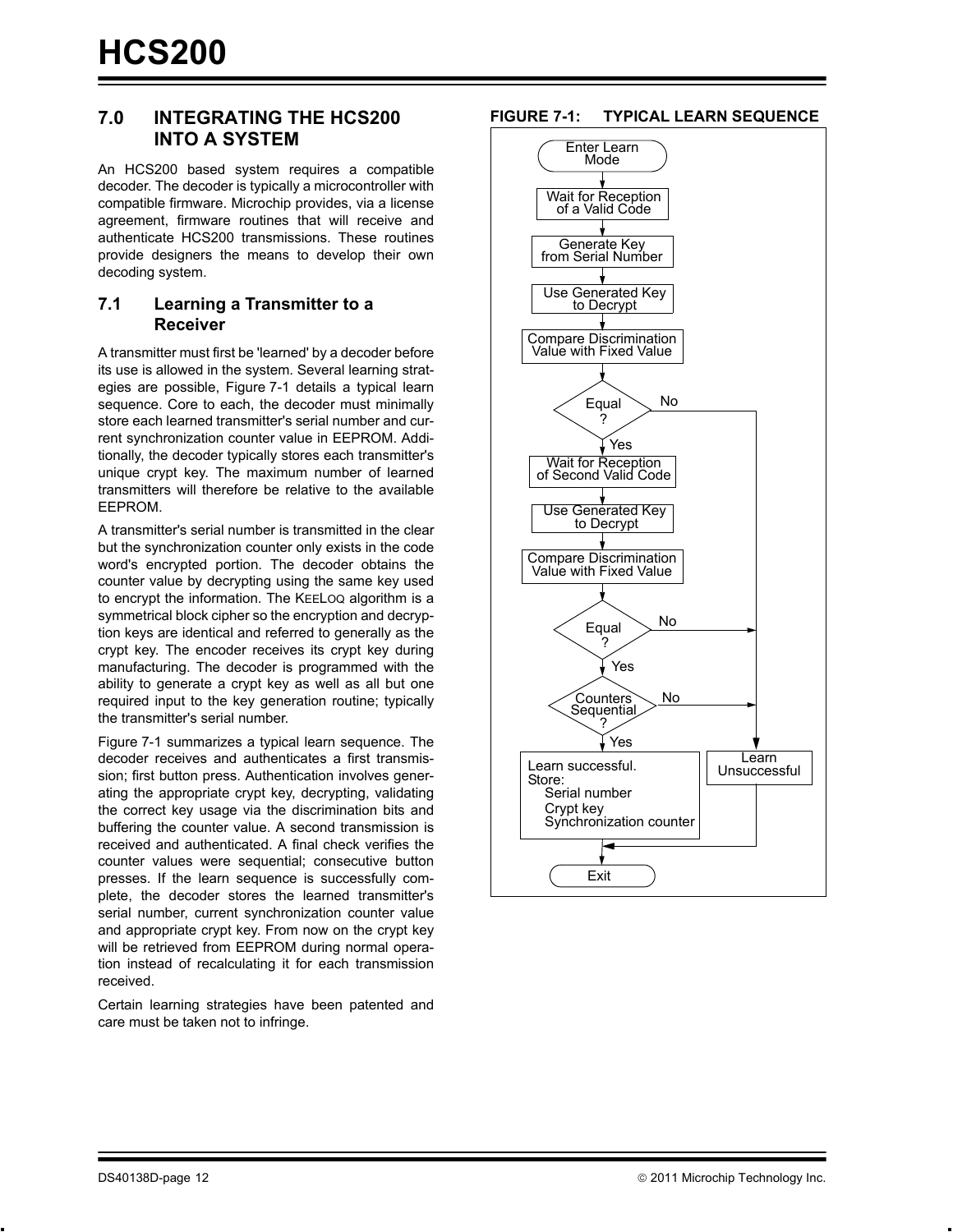#### **7.2 Decoder Operation**

[Figure 7-2](#page-12-0) summarizes normal decoder operation. The decoder waits until a transmission is received. The received serial number is compared to the EEPROM table of learned transmitters to first determine if this transmitter's use is allowed in the system. If from a learned transmitter, the transmission is decrypted using the stored crypt key and authenticated via the discrimination bits for appropriate crypt key usage. If the decryption was valid the synchronization value is evaluated.

<span id="page-12-0"></span>**FIGURE 7-2: TYPICAL DECODER OPERATION**



#### **7.3 Synchronization with Decoder (Evaluating the Counter)**

The KEELOQ technology patent scope includes a sophisticated synchronization technique that does not require the calculation and storage of future codes. The technique securely blocks invalid transmissions while providing transparent resynchronization to transmitters inadvertently activated away from the receiver.

[Figure 7-3](#page-13-0) shows a 3-partition, rotating synchronization window. The size of each window is optional but the technique is fundamental. Each time a transmission is authenticated, the intended function is executed and the transmission's synchronization counter value is stored in EEPROM. From the currently stored counter value there is an initial "Single Operation" forward window of 16 codes. If the difference between a received synchronization counter and the last stored counter is within 16, the intended function will be executed on the single button press and the new synchronization counter will be stored. Storing the new synchronization counter value effectively rotates the entire synchronization window.

A "Double Operation" (resynchronization) window further exists from the Single Operation window up to 32K codes forward of the currently stored counter value. It is referred to as "Double Operation" because a transmission with synchronization counter value in this window will require an additional, sequential counter transmission prior to executing the intended function. Upon receiving the sequential transmission the decoder executes the intended function and stores the synchronization counter value. This resynchronization occurs transparently to the user as it is human nature to press the button a second time if the first was unsuccessful.

The third window is a "Blocked Window" ranging from the double operation window to the currently stored synchronization counter value. Any transmission with synchronization counter value within this window will be ignored. This window excludes previously used, perhaps code-grabbed transmissions from accessing the system.

**Note:** The synchronization method described in this section is only a typical implementation and because it is usually implemented in firmware, it can be altered to fit the needs of a particular system.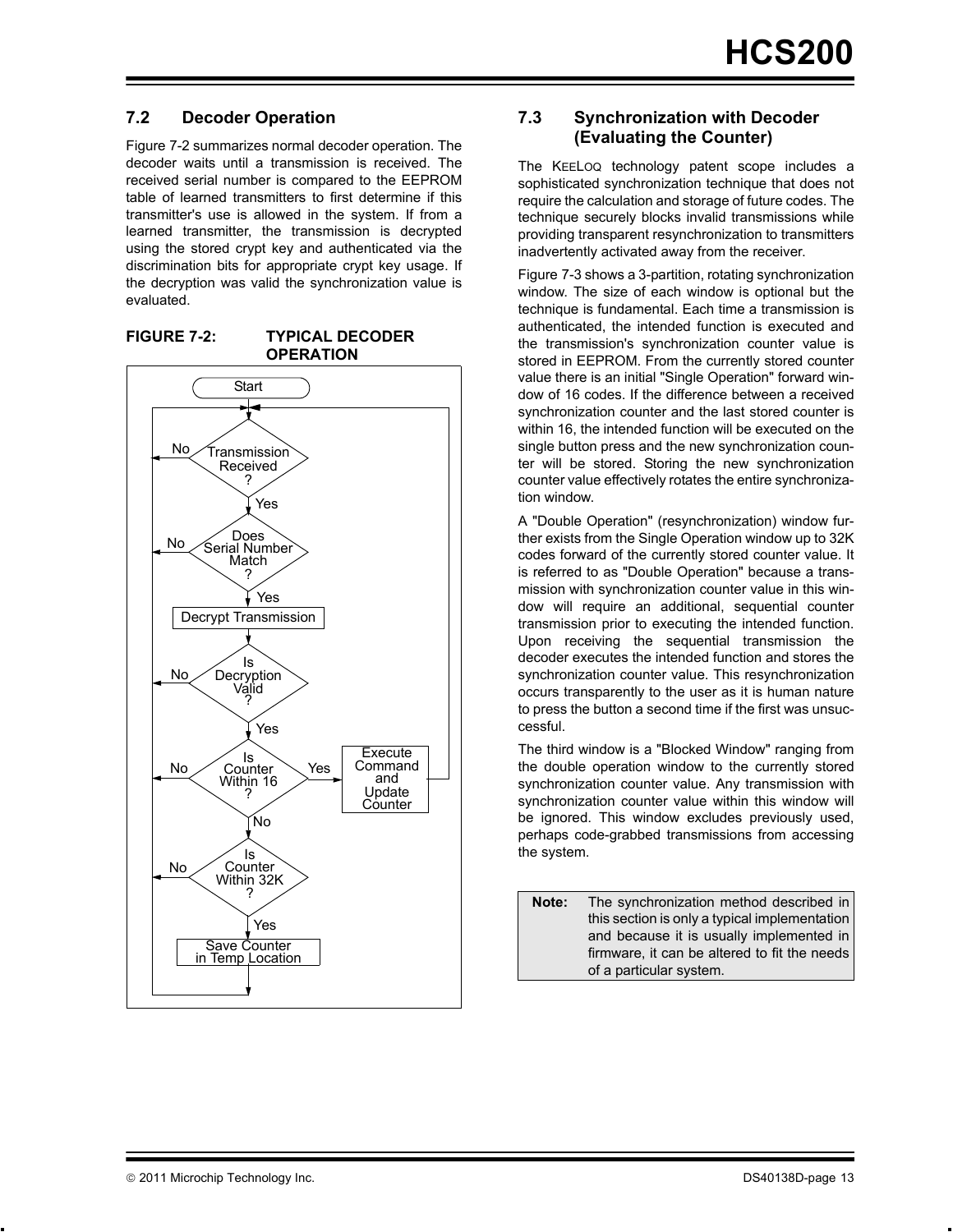<span id="page-13-0"></span>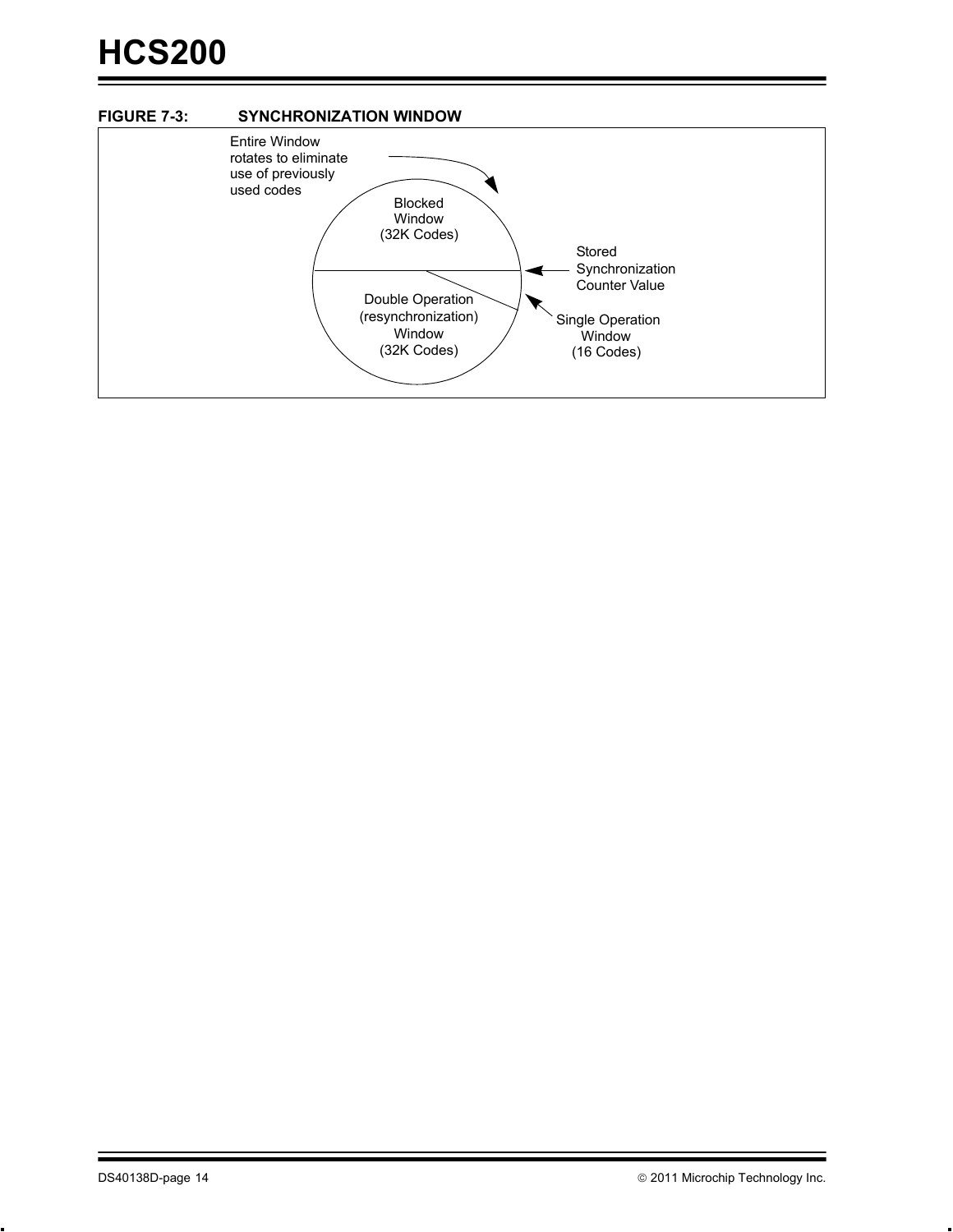# **8.0 DEVELOPMENT SUPPORT**

The PIC<sup>®</sup> microcontrollers and dsPIC<sup>®</sup> digital signal controllers are supported with a full range of software and hardware development tools:

- Integrated Development Environment
- MPLAB® IDE Software
- Compilers/Assemblers/Linkers
	- MPLAB C Compiler for Various Device Families
	- HI-TECH C for Various Device Families
	- MPASMTM Assembler
	- MPLINKTM Object Linker/ MPLIBTM Object Librarian
	- MPLAB Assembler/Linker/Librarian for Various Device Families
- Simulators
	- MPLAB SIM Software Simulator
- Emulators
	- MPLAB REAL ICE™ In-Circuit Emulator
- In-Circuit Debuggers
	- MPLAB ICD 3
	- PICkit™ 3 Debug Express
- Device Programmers
	- PICkit™ 2 Programmer
	- MPLAB PM3 Device Programmer
- Low-Cost Demonstration/Development Boards, Evaluation Kits, and Starter Kits

#### **8.1 MPLAB Integrated Development Environment Software**

The MPLAB IDE software brings an ease of software development previously unseen in the 8/16/32-bit microcontroller market. The MPLAB IDE is a Windows® operating system-based application that contains:

- A single graphical interface to all debugging tools
	- Simulator
	- Programmer (sold separately)
	- In-Circuit Emulator (sold separately)
	- In-Circuit Debugger (sold separately)
- A full-featured editor with color-coded context
- A multiple project manager
- Customizable data windows with direct edit of contents
- High-level source code debugging
- Mouse over variable inspection
- Drag and drop variables from source to watch windows
- Extensive on-line help
- Integration of select third party tools, such as IAR C Compilers

The MPLAB IDE allows you to:

- Edit your source files (either C or assembly)
- One-touch compile or assemble, and download to emulator and simulator tools (automatically updates all project information)
- Debug using:
	- Source files (C or assembly)
	- Mixed C and assembly
	- Machine code

MPLAB IDE supports multiple debugging tools in a single development paradigm, from the cost-effective simulators, through low-cost in-circuit debuggers, to full-featured emulators. This eliminates the learning curve when upgrading to tools with increased flexibility and power.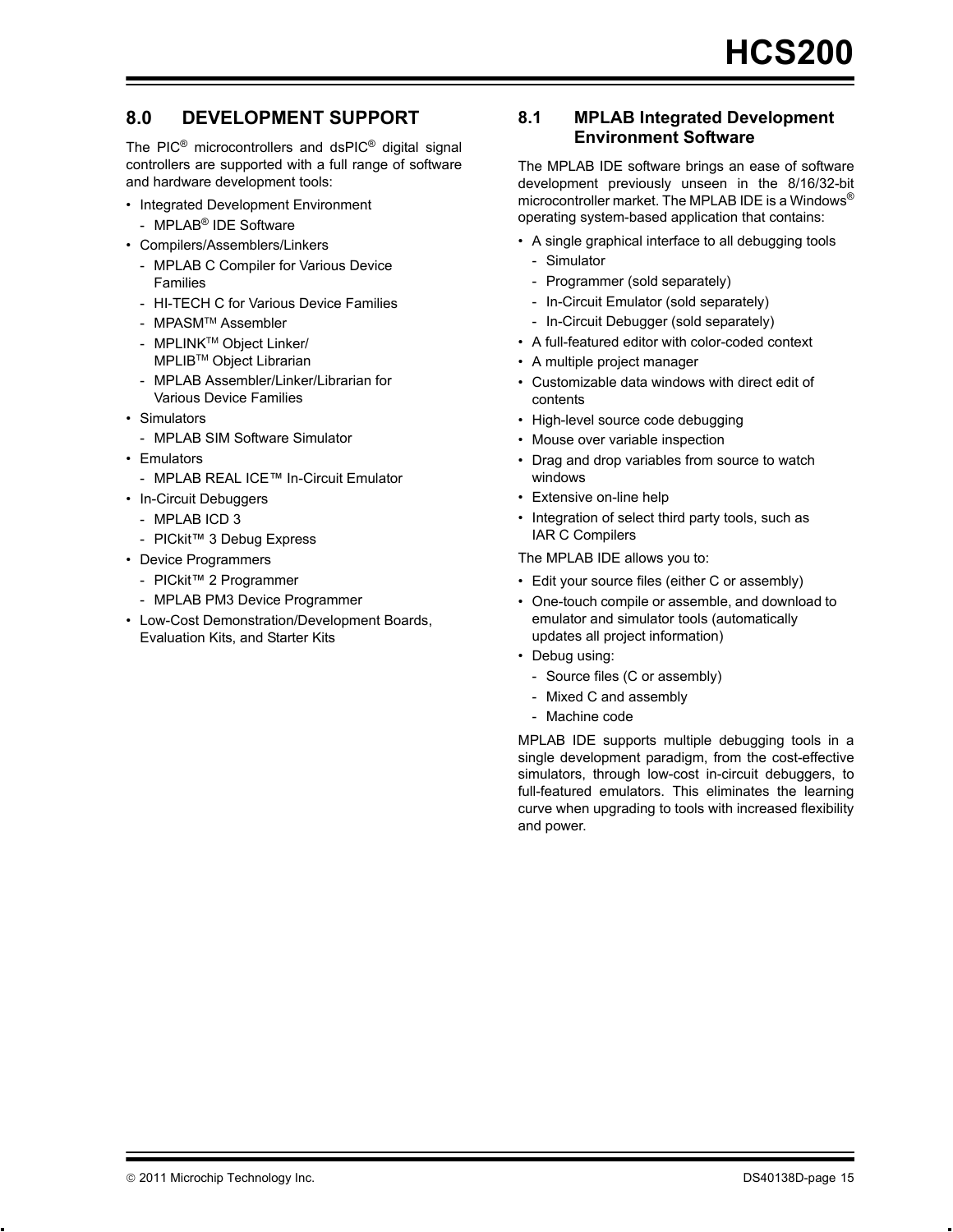#### **8.2 MPLAB C Compilers for Various Device Families**

The MPLAB C Compiler code development systems are complete ANSI C compilers for Microchip's PIC18, PIC24 and PIC32 families of microcontrollers and the dsPIC30 and dsPIC33 families of digital signal controllers. These compilers provide powerful integration capabilities, superior code optimization and ease of use.

For easy source level debugging, the compilers provide symbol information that is optimized to the MPLAB IDE debugger.

#### **8.3 HI-TECH C for Various Device Families**

The HI-TECH C Compiler code development systems are complete ANSI C compilers for Microchip's PIC family of microcontrollers and the dsPIC family of digital signal controllers. These compilers provide powerful integration capabilities, omniscient code generation and ease of use.

For easy source level debugging, the compilers provide symbol information that is optimized to the MPLAB IDE debugger.

The compilers include a macro assembler, linker, preprocessor, and one-step driver, and can run on multiple platforms.

#### **8.4 MPASM Assembler**

The MPASM Assembler is a full-featured, universal macro assembler for PIC10/12/16/18 MCUs.

The MPASM Assembler generates relocatable object files for the MPLINK Object Linker, Intel® standard HEX files, MAP files to detail memory usage and symbol reference, absolute LST files that contain source lines and generated machine code and COFF files for debugging.

The MPASM Assembler features include:

- Integration into MPLAB IDE projects
- User-defined macros to streamline assembly code
- Conditional assembly for multi-purpose source files
- Directives that allow complete control over the assembly process

#### **8.5 MPLINK Object Linker/ MPLIB Object Librarian**

The MPLINK Object Linker combines relocatable objects created by the MPASM Assembler and the MPLAB C18 C Compiler. It can link relocatable objects from precompiled libraries, using directives from a linker script.

The MPLIB Object Librarian manages the creation and modification of library files of precompiled code. When a routine from a library is called from a source file, only the modules that contain that routine will be linked in with the application. This allows large libraries to be used efficiently in many different applications.

The object linker/library features include:

- Efficient linking of single libraries instead of many smaller files
- Enhanced code maintainability by grouping related modules together
- Flexible creation of libraries with easy module listing, replacement, deletion and extraction

#### **8.6 MPLAB Assembler, Linker and Librarian for Various Device Families**

MPLAB Assembler produces relocatable machine code from symbolic assembly language for PIC24, PIC32 and dsPIC devices. MPLAB C Compiler uses the assembler to produce its object file. The assembler generates relocatable object files that can then be archived or linked with other relocatable object files and archives to create an executable file. Notable features of the assembler include:

- Support for the entire device instruction set
- Support for fixed-point and floating-point data
- Command line interface
- Rich directive set
- Flexible macro language
- MPLAB IDE compatibility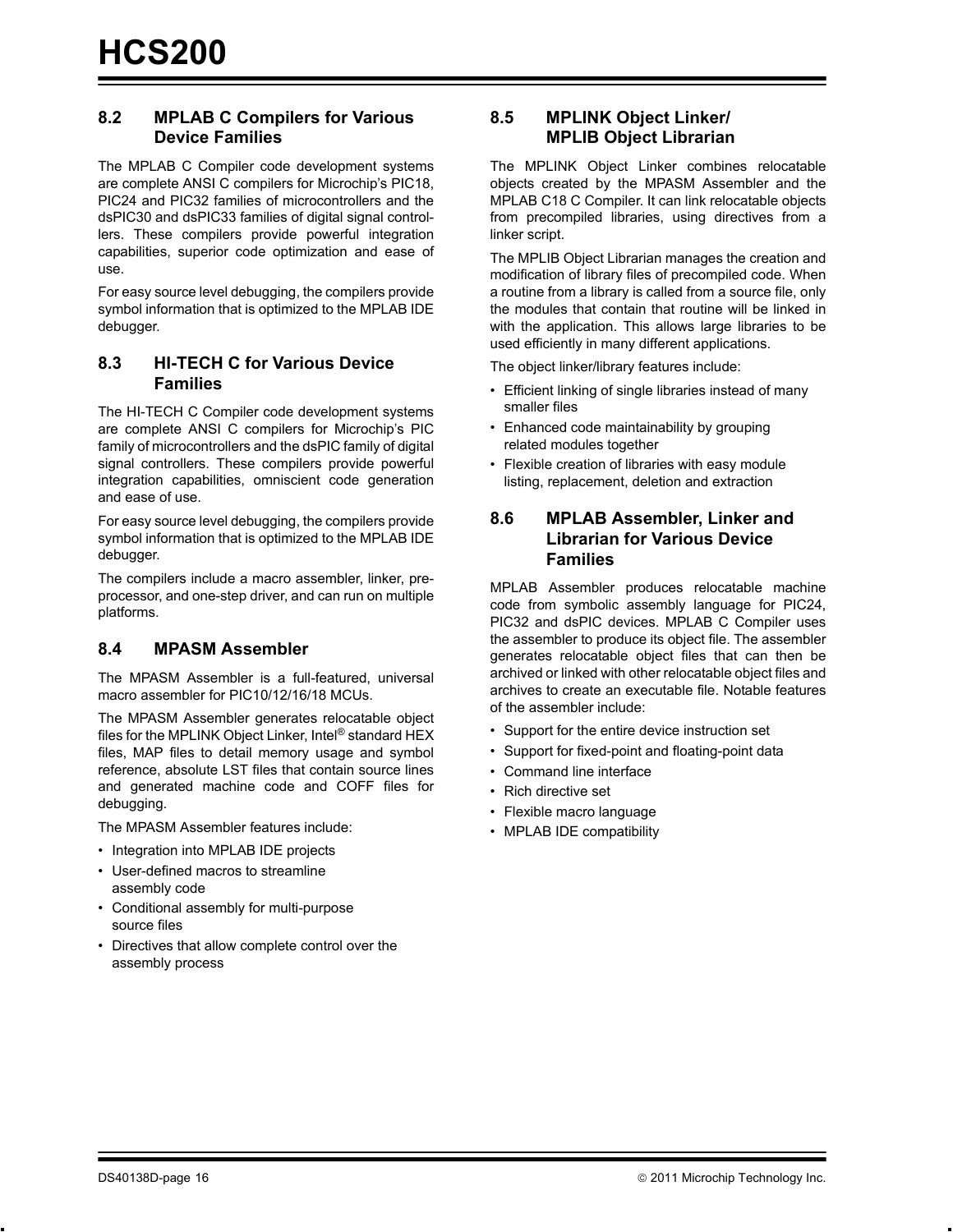#### **8.7 MPLAB SIM Software Simulator**

The MPLAB SIM Software Simulator allows code development in a PC-hosted environment by simulating the PIC MCUs and dsPIC® DSCs on an instruction level. On any given instruction, the data areas can be examined or modified and stimuli can be applied from a comprehensive stimulus controller. Registers can be logged to files for further run-time analysis. The trace buffer and logic analyzer display extend the power of the simulator to record and track program execution, actions on I/O, most peripherals and internal registers.

The MPLAB SIM Software Simulator fully supports symbolic debugging using the MPLAB C Compilers, and the MPASM and MPLAB Assemblers. The software simulator offers the flexibility to develop and debug code outside of the hardware laboratory environment, making it an excellent, economical software development tool.

#### **8.8 MPLAB REAL ICE In-Circuit Emulator System**

MPLAB REAL ICE In-Circuit Emulator System is Microchip's next generation high-speed emulator for Microchip Flash DSC and MCU devices. It debugs and programs PIC® Flash MCUs and dsPIC® Flash DSCs with the easy-to-use, powerful graphical user interface of the MPLAB Integrated Development Environment (IDE), included with each kit.

The emulator is connected to the design engineer's PC using a high-speed USB 2.0 interface and is connected to the target with either a connector compatible with incircuit debugger systems (RJ11) or with the new highspeed, noise tolerant, Low-Voltage Differential Signal (LVDS) interconnection (CAT5).

The emulator is field upgradable through future firmware downloads in MPLAB IDE. In upcoming releases of MPLAB IDE, new devices will be supported, and new features will be added. MPLAB REAL ICE offers significant advantages over competitive emulators including low-cost, full-speed emulation, run-time variable watches, trace analysis, complex breakpoints, a ruggedized probe interface and long (up to three meters) interconnection cables.

#### **8.9 MPLAB ICD 3 In-Circuit Debugger System**

MPLAB ICD 3 In-Circuit Debugger System is Microchip's most cost effective high-speed hardware debugger/programmer for Microchip Flash Digital Signal Controller (DSC) and microcontroller (MCU) devices. It debugs and programs PIC® Flash microcontrollers and dsPIC® DSCs with the powerful, yet easyto-use graphical user interface of MPLAB Integrated Development Environment (IDE).

The MPLAB ICD 3 In-Circuit Debugger probe is connected to the design engineer's PC using a high-speed USB 2.0 interface and is connected to the target with a connector compatible with the MPLAB ICD 2 or MPLAB REAL ICE systems (RJ-11). MPLAB ICD 3 supports all MPLAB ICD 2 headers.

#### **8.10 PICkit 3 In-Circuit Debugger/ Programmer and PICkit 3 Debug Express**

The MPLAB PICkit 3 allows debugging and programming of PIC<sup>®</sup> and dsPIC<sup>®</sup> Flash microcontrollers at a most affordable price point using the powerful graphical user interface of the MPLAB Integrated Development Environment (IDE). The MPLAB PICkit 3 is connected to the design engineer's PC using a full speed USB interface and can be connected to the target via an Microchip debug (RJ-11) connector (compatible with MPLAB ICD 3 and MPLAB REAL ICE). The connector uses two device I/O pins and the reset line to implement in-circuit debugging and In-Circuit Serial Programming™.

The PICkit 3 Debug Express include the PICkit 3, demo board and microcontroller, hookup cables and CDROM with user's guide, lessons, tutorial, compiler and MPLAB IDE software.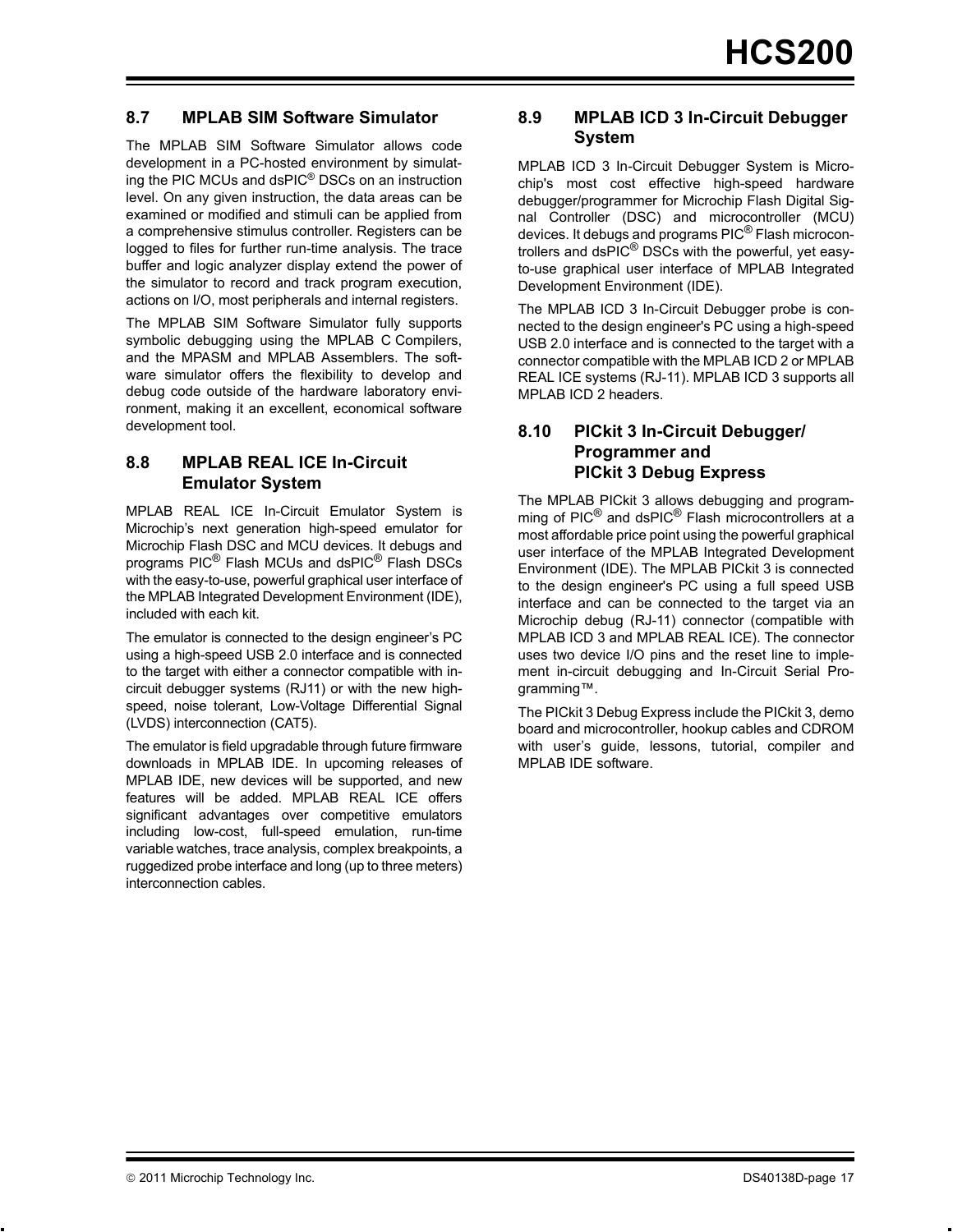#### **8.11 PICkit 2 Development Programmer/Debugger and PICkit 2 Debug Express**

The PICkit™ 2 Development Programmer/Debugger is a low-cost development tool with an easy to use interface for programming and debugging Microchip's Flash families of microcontrollers. The full featured Windows® programming interface supports baseline (PIC10F, PIC12F5xx, PIC16F5xx), midrange (PIC12F6xx, PIC16F), PIC18F, PIC24, dsPIC30, dsPIC33, and PIC32 families of 8-bit, 16-bit, and 32-bit microcontrollers, and many Microchip Serial EEPROM products. With Microchip's powerful MPLAB Integrated Development Environment (IDE) the PICkit™ 2 enables in-circuit debugging on most PIC<sup>®</sup> microcontrollers. In-Circuit-Debugging runs, halts and single steps the program while the PIC microcontroller is embedded in the application. When halted at a breakpoint, the file registers can be examined and modified.

The PICkit 2 Debug Express include the PICkit 2, demo board and microcontroller, hookup cables and CDROM with user's guide, lessons, tutorial, compiler and MPLAB IDE software.

#### **8.12 MPLAB PM3 Device Programmer**

The MPLAB PM3 Device Programmer is a universal, CE compliant device programmer with programmable voltage verification at VDDMIN and VDDMAX for maximum reliability. It features a large LCD display (128 x 64) for menus and error messages and a modular, detachable socket assembly to support various package types. The ICSP™ cable assembly is included as a standard item. In Stand-Alone mode, the MPLAB PM3 Device Programmer can read, verify and program PIC devices without a PC connection. It can also set code protection in this mode. The MPLAB PM3 connects to the host PC via an RS-232 or USB cable. The MPLAB PM3 has high-speed communications and optimized algorithms for quick programming of large memory devices and incorporates an MMC card for file storage and data applications.

#### **8.13 Demonstration/Development Boards, Evaluation Kits, and Starter Kits**

A wide variety of demonstration, development and evaluation boards for various PIC MCUs and dsPIC DSCs allows quick application development on fully functional systems. Most boards include prototyping areas for adding custom circuitry and provide application firmware and source code for examination and modification.

The boards support a variety of features, including LEDs, temperature sensors, switches, speakers, RS-232 interfaces, LCD displays, potentiometers and additional EEPROM memory.

The demonstration and development boards can be used in teaching environments, for prototyping custom circuits and for learning about various microcontroller applications.

In addition to the PICDEM™ and dsPICDEM™ demonstration/development board series of circuits, Microchip has a line of evaluation kits and demonstration software for analog filter design, KEELOQ® security ICs, CAN, IrDA®, PowerSmart battery management, SEEVAL® evaluation system, Sigma-Delta ADC, flow rate sensing, plus many more.

Also available are starter kits that contain everything needed to experience the specified device. This usually includes a single application and debug capability, all on one board.

[Check the Microchip web page \(w](http://www.microchip.com)ww.microchip.com) for the complete list of demonstration, development and evaluation kits.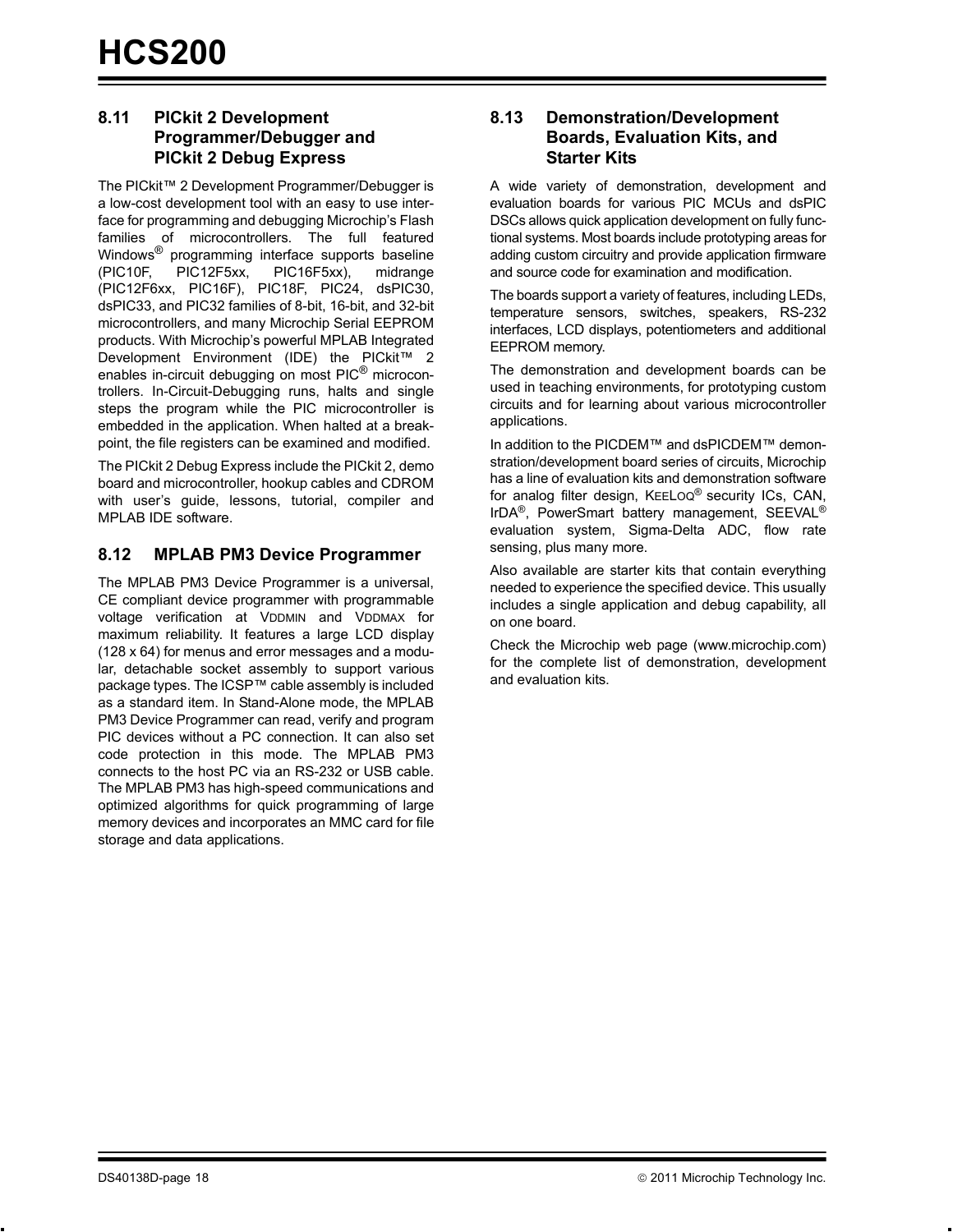# **9.0 ELECTRICAL CHARACTERISTICS**

#### **Absolute Maximum Ratings(†)**

**† NOTICE:** Stresses above those listed under "Absolute Maximum Ratings" may cause permanent damage to the device. This is a stress rating only and functional operation of the device at those or any other conditions above those indicated in the operation listings of this specification is not implied. Exposure to maximum rating conditions for extended periods may affect device reliability.

#### **TABLE 9-1: DC CHARACTERISTICS**

| Commercial(C):Tamb = $0^{\circ}$ C to +70 $^{\circ}$ C<br>Industrial(I): Tamb = -40 $^{\circ}$ C to +85 $^{\circ}$ C |             |                       |                    |                        |        |                                               |
|----------------------------------------------------------------------------------------------------------------------|-------------|-----------------------|--------------------|------------------------|--------|-----------------------------------------------|
|                                                                                                                      |             |                       | 3.5V < VDD < 13.0V |                        |        |                                               |
| <b>Parameter</b>                                                                                                     | Sym.        | Min                   | Typ*               | Max                    | Unit   | <b>Conditions</b>                             |
| Operating Current (avg)                                                                                              | Icc         |                       | 0.6<br>1.5<br>8.0  | 1.0<br>3.0<br>12.0     | mA.    | $VDD = 3.5V$<br>$VDD = 6.6V$<br>$VDD = 13.0V$ |
| <b>Standby Current</b>                                                                                               | <b>ICCS</b> |                       | 1                  | 10                     | μA     |                                               |
| High Level Input Voltage                                                                                             | VIH.        | $0.4$ V <sub>DD</sub> |                    | $VDD+$<br>0.3          | V      |                                               |
| Low Level Input Voltage                                                                                              | VIL         | $-0.3$                |                    | $0.15$ V <sub>DD</sub> | V      |                                               |
| High Level Output Voltage                                                                                            | <b>VOH</b>  | $0.5$ V <sub>DD</sub> |                    |                        | $\vee$ | $IOH = -2.0 mA$                               |
| Low Level Output Voltage                                                                                             | <b>VOL</b>  |                       |                    | $0.08$ V <sub>D</sub>  | V      | $IoL = 2.0 mA$                                |
| Pull-Down Resistance;<br>S <sub>0</sub> -S <sub>2</sub>                                                              | $RS0-2$     | 40                    | 60                 | 80                     | KΩ     | $V_{IN} = 4.0V$                               |
| Pull-Down Resistance;<br><b>PWM</b>                                                                                  | RPWM        | 80                    | 120                | 160                    | KΩ     | $V_{IN} = 4.0V$                               |

**Note:** Typical values are at 25°C.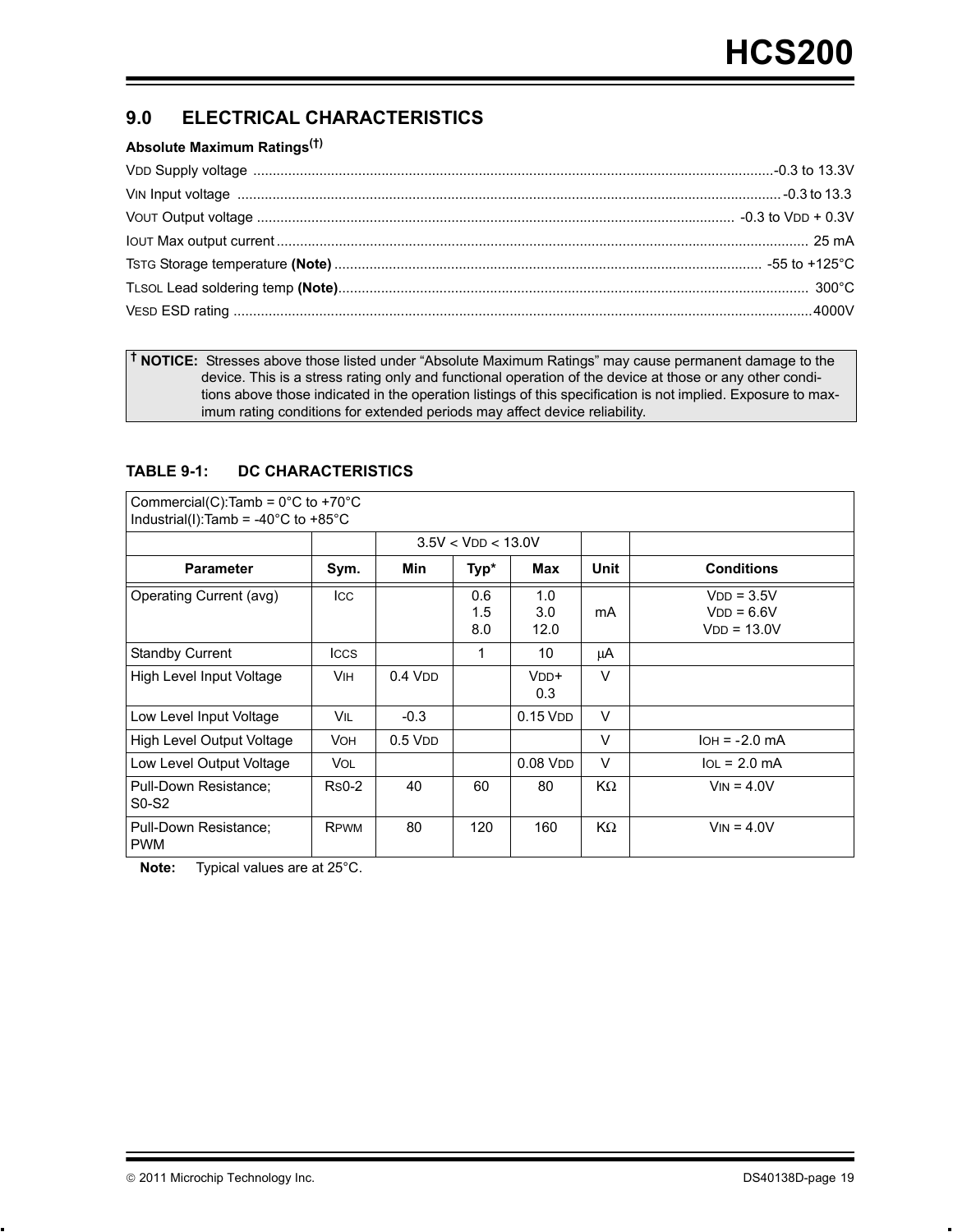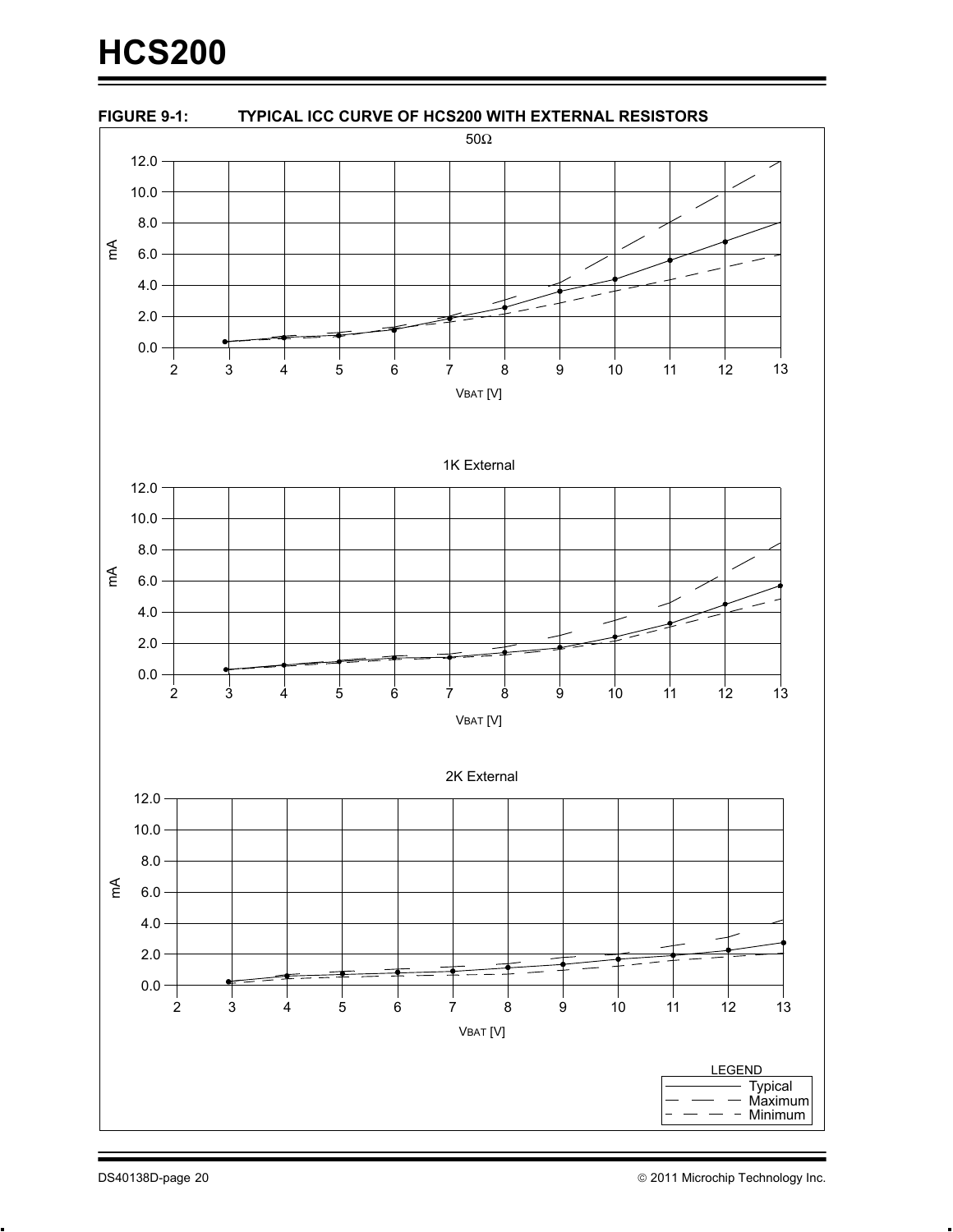<span id="page-20-0"></span>



#### **TABLE 9-2: POWER-UP AND TRANSMIT TIMING(2)**

| $VDD = +3.5$ to 13.0V<br>Commercial(C): Tamb = $0^{\circ}$ C to +70 $^{\circ}$ C<br>Industrial(I): Tamb = -40 $^{\circ}$ C to +85 $^{\circ}$ C |                                   |                     |                     |      |                |
|------------------------------------------------------------------------------------------------------------------------------------------------|-----------------------------------|---------------------|---------------------|------|----------------|
| Symbol                                                                                                                                         | <b>Parameter</b>                  | Min                 | Max                 | Unit | <b>Remarks</b> |
| <b>TBP</b>                                                                                                                                     | Time to second button press       | $10 + Code$<br>Word | $26 + Code$<br>Word | ms   | (Note 1)       |
| TTD                                                                                                                                            | Transmit delay from button detect | 10                  | 26                  | ms   |                |
| <b>TDB</b>                                                                                                                                     | Debounce Delay                    | 6                   | 15                  | ms   |                |
| TTO                                                                                                                                            | Auto-shutoff time-out period      | 20                  | 120                 | s    |                |

<span id="page-20-1"></span>**Note 1:** TBP is the time in which a second button can be pressed without completion of the first code word and the intention was to press the combination of buttons.

**2:** Typical values - not tested in production.

#### **FIGURE 9-3: CODE WORD FORMAT**

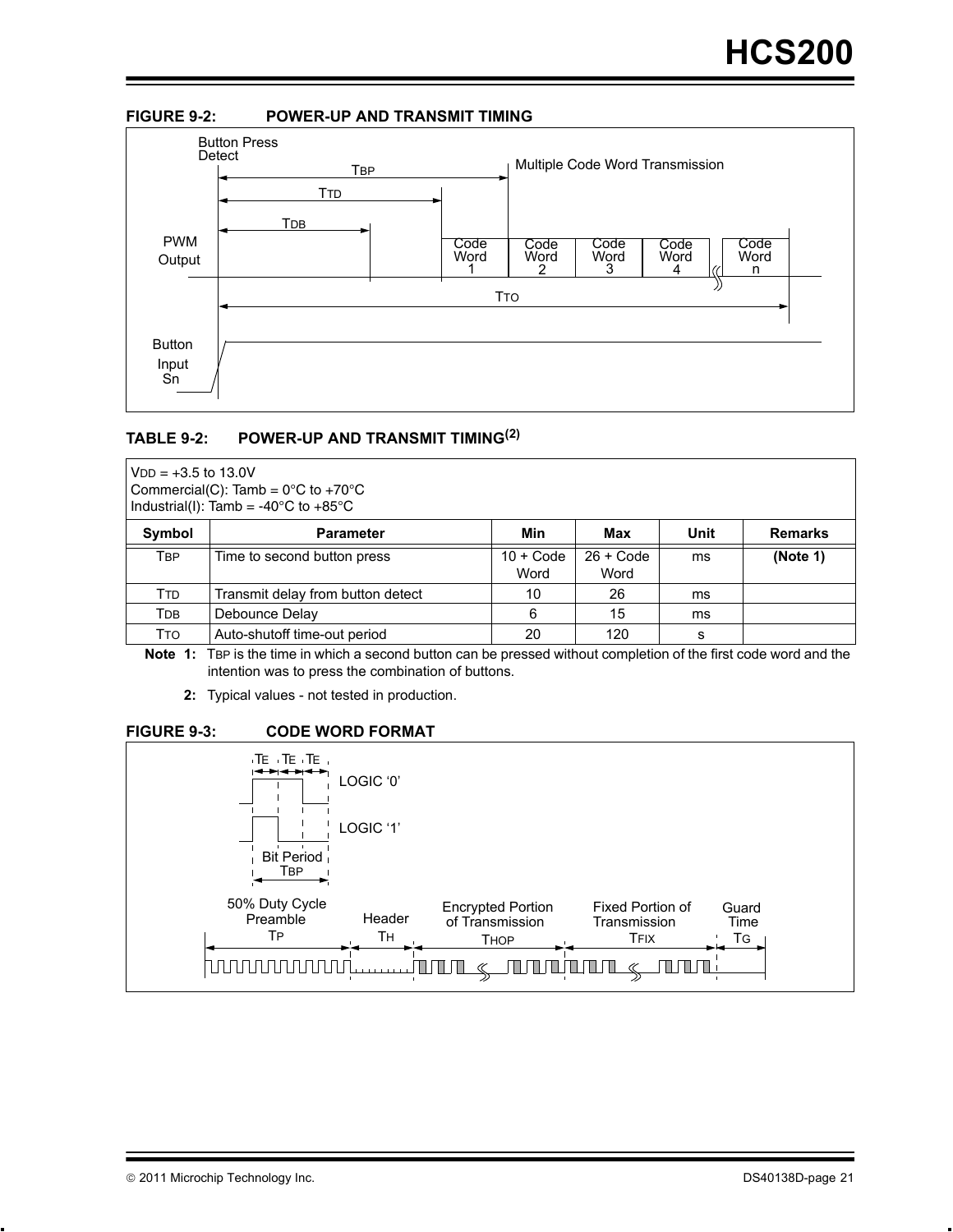# **HCS200**

#### **FIGURE 9-4: CODE WORD FORMAT: PREAMBLE/HEADER PORTION**



#### <span id="page-21-1"></span>**FIGURE 9-5: CODE WORD FORMAT: DATA PORTION**



#### <span id="page-21-0"></span>**TABLE 9-3: CODE WORD TIMING**

| $VDD = +3.5$ to 13.0V<br>Commercial(C):Tamb = $0^{\circ}$ C to +70 $^{\circ}$ C |                       |                        | <b>Code Words Transmitted</b> |       |       |            |      |      |              |
|---------------------------------------------------------------------------------|-----------------------|------------------------|-------------------------------|-------|-------|------------|------|------|--------------|
| Industrial(I):Tamb = -40 $^{\circ}$ C to +85 $^{\circ}$ C                       |                       |                        | All                           |       |       | 1 out of 2 |      |      |              |
| Symbol                                                                          | <b>Characteristic</b> | <b>Number</b><br>of TE | Min.                          | Typ.  | Max.  | Min.       | Typ. | Max. | <b>Units</b> |
| <b>TE</b>                                                                       | Basic pulse element   |                        | 280                           | 400   | 620   | 140        | 200  | 310  | μs           |
| <b>TBP</b>                                                                      | PWM bit pulse width   | 3                      | 840                           | 1200  | 1860  | 420        | 600  | 930  | μs           |
| <b>TP</b>                                                                       | Preamble duration     | 23                     | 6.4                           | 9.2   | 14.3  | 3.2        | 4.6  | 7.1  | ms           |
| Τн                                                                              | Header duration       | 10                     | 2.8                           | 4.0   | 6.2   | 1.4        | 2.0  | 3.1  | ms           |
| <b>THOP</b>                                                                     | Hopping code duration | 96                     | 26.9                          | 38.4  | 59.5  | 13.4       | 19.2 | 29.8 | ms           |
| <b>TFIX</b>                                                                     | Fixed code duration   | 102                    | 28.6                          | 40.8  | 63.2  | 14.3       | 20.4 | 31.6 | ms           |
| <b>TG</b>                                                                       | <b>Guard Time</b>     | 39                     | 10.9                          | 15.6  | 24.2  | 5.5        | 7.8  | 12.1 | ms           |
|                                                                                 | Total Transmit Time   | 270                    | 75.6                          | 108.0 | 167.4 | 37.8       | 54.0 | 83.7 | ms           |
|                                                                                 | PWM data rate         |                        | 1190                          | 833   | 538   | 2381       | 1667 | 1075 | bps          |

**Note:** The timing parameters are not tested but derived from the oscillator clock.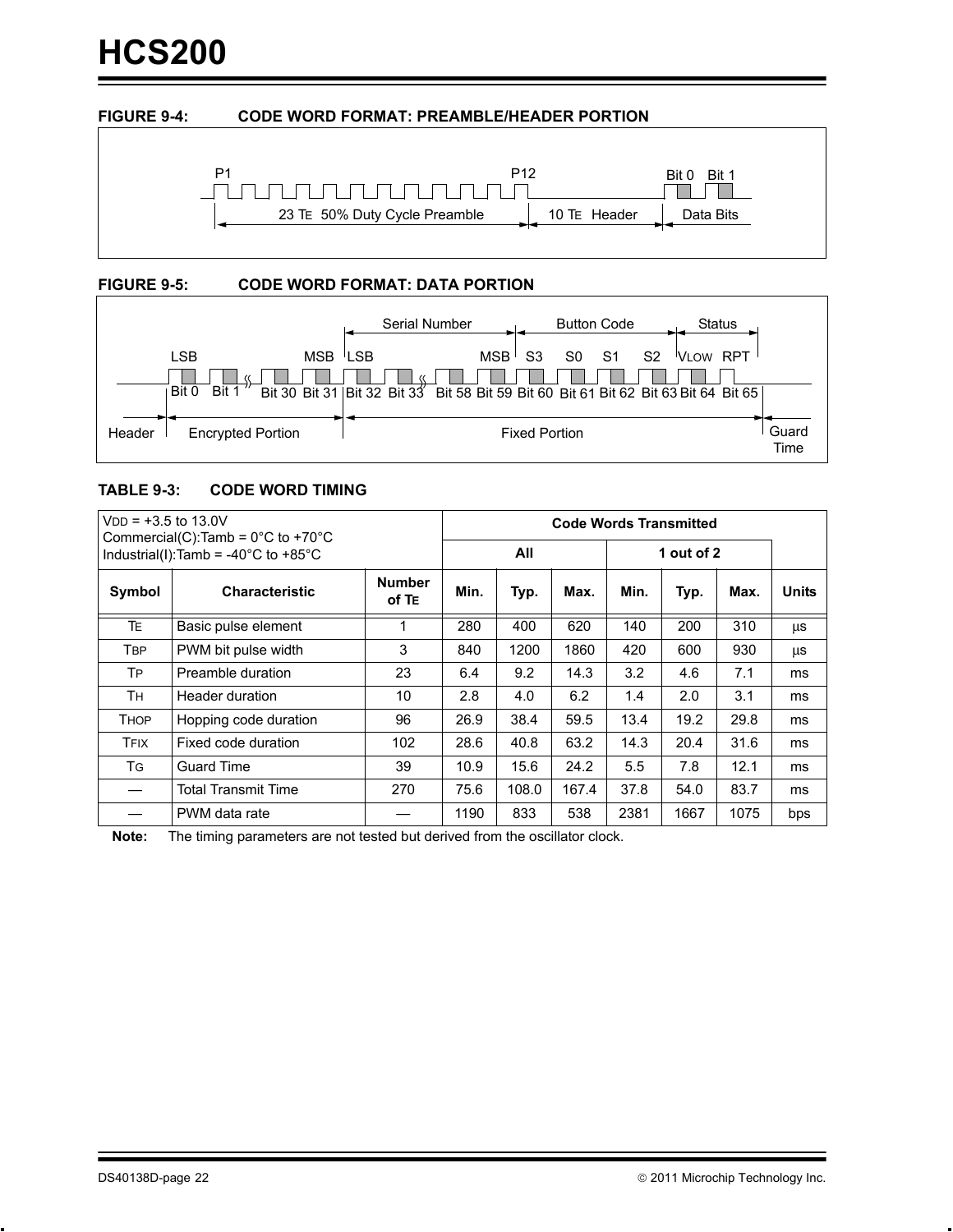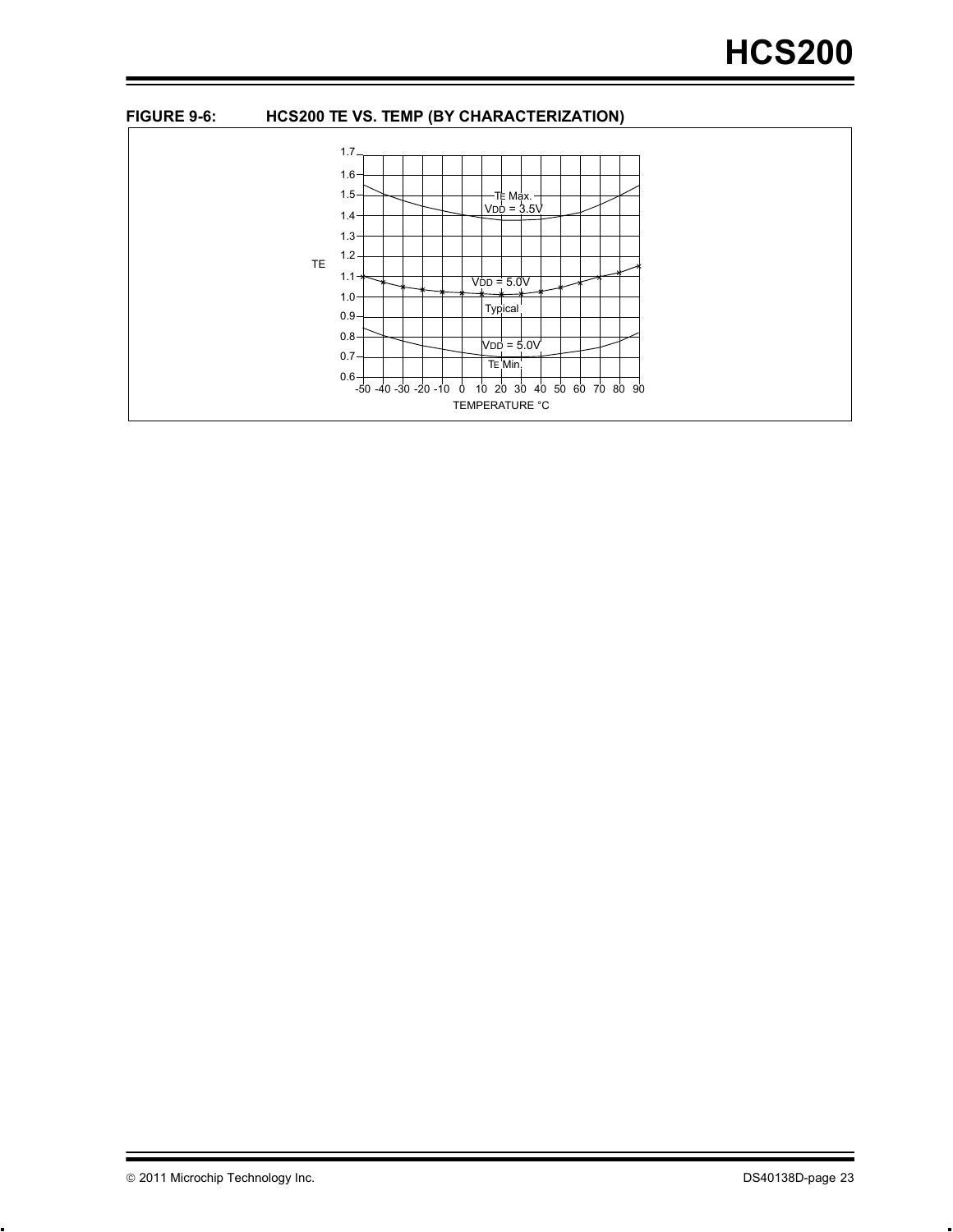#### **10.0 PACKAGING INFORMATION**

#### **10.1 Package Marking Information**

8-Lead PDIP **Example** 



8-Lead SOIC **Example** 







| Legend: | Y<br>YY<br><b>WW</b><br><b>NNN</b> | XXX Customer specific information*<br>Year code (last digit of calendar year)<br>Year code (last 2 digits of calendar year)<br>Week code (week of January 1 is week '01')<br>Alphanumeric traceability code  |
|---------|------------------------------------|--------------------------------------------------------------------------------------------------------------------------------------------------------------------------------------------------------------|
| Note:   |                                    | In the event the full Microchip part number cannot be marked on one line, it will<br>be carried over to the next line thus limiting the number of available characters<br>for customer specific information. |

**\*** Standard PIC® MCU device marking consists of Microchip part number, year code, week code, and traceability code. For PIC MCU device marking beyond this, certain price adders apply. Please check with your Microchip Sales Office. For QTP devices, any special marking adders are included in QTP price.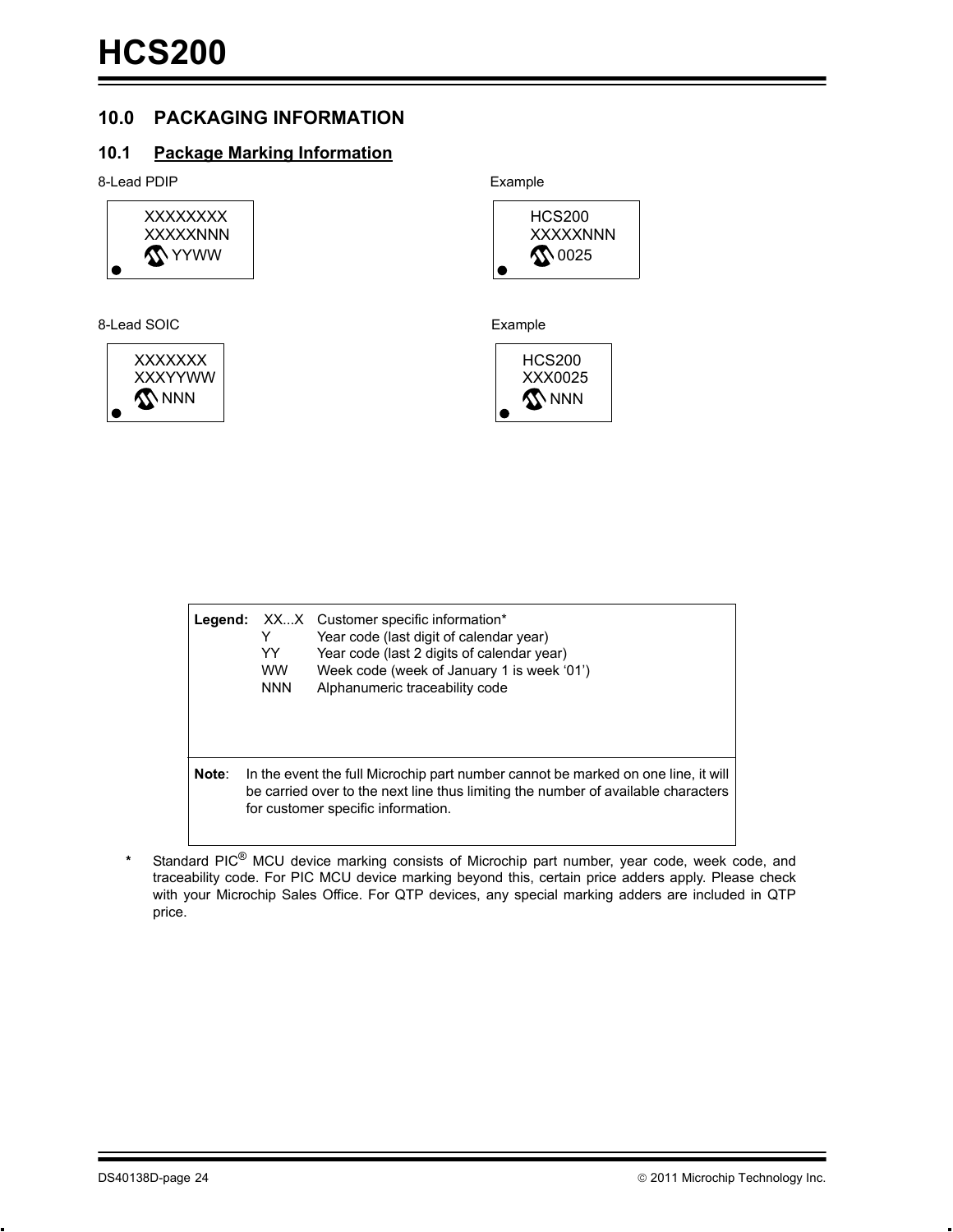#### $10.2$ **Package Details**

#### 8-Lead Plastic Dual In-Line (P) - 300 mil Body [PDIP]

Note: For the most current package drawings, please see the Microchip Packaging Specification located at http://www.microchip.com/packaging



|                                 | Units                   |            |            | <b>INCHES</b> |  |  |  |
|---------------------------------|-------------------------|------------|------------|---------------|--|--|--|
|                                 | <b>Dimension Limits</b> | <b>MIN</b> | <b>NOM</b> | <b>MAX</b>    |  |  |  |
| Number of Pins                  | N                       |            | 8          |               |  |  |  |
| Pitch                           | e                       |            | .100 BSC   |               |  |  |  |
| Top to Seating Plane            | A                       |            |            | .210          |  |  |  |
| <b>Molded Package Thickness</b> | A2                      | .115       | .130       | .195          |  |  |  |
| <b>Base to Seating Plane</b>    | A1                      | .015       |            |               |  |  |  |
| Shoulder to Shoulder Width      | E                       | .290       | .310       | .325          |  |  |  |
| Molded Package Width            | E <sub>1</sub>          | .240       | .250       | .280          |  |  |  |
| Overall Length                  | D                       | .348       | .365       | .400          |  |  |  |
| Tip to Seating Plane            |                         | .115       | .130       | .150          |  |  |  |
| <b>Lead Thickness</b>           | c                       | .008       | .010       | .015          |  |  |  |
| Upper Lead Width                | b1                      | .040       | .060       | .070          |  |  |  |
| Lower Lead Width                | b                       | .014       | .018       | .022          |  |  |  |
| Overall Row Spacing §           | еB                      |            |            | .430          |  |  |  |

#### Notes:

- 1. Pin 1 visual index feature may vary, but must be located with the hatched area.
- 2. § Significant Characteristic.
- 3. Dimensions D and E1 do not include mold flash or protrusions. Mold flash or protrusions shall not exceed .010" per side.
- 4. Dimensioning and tolerancing per ASME Y14.5M.

BSC: Basic Dimension. Theoretically exact value shown without tolerances.

Microchip Technology Drawing C04-018B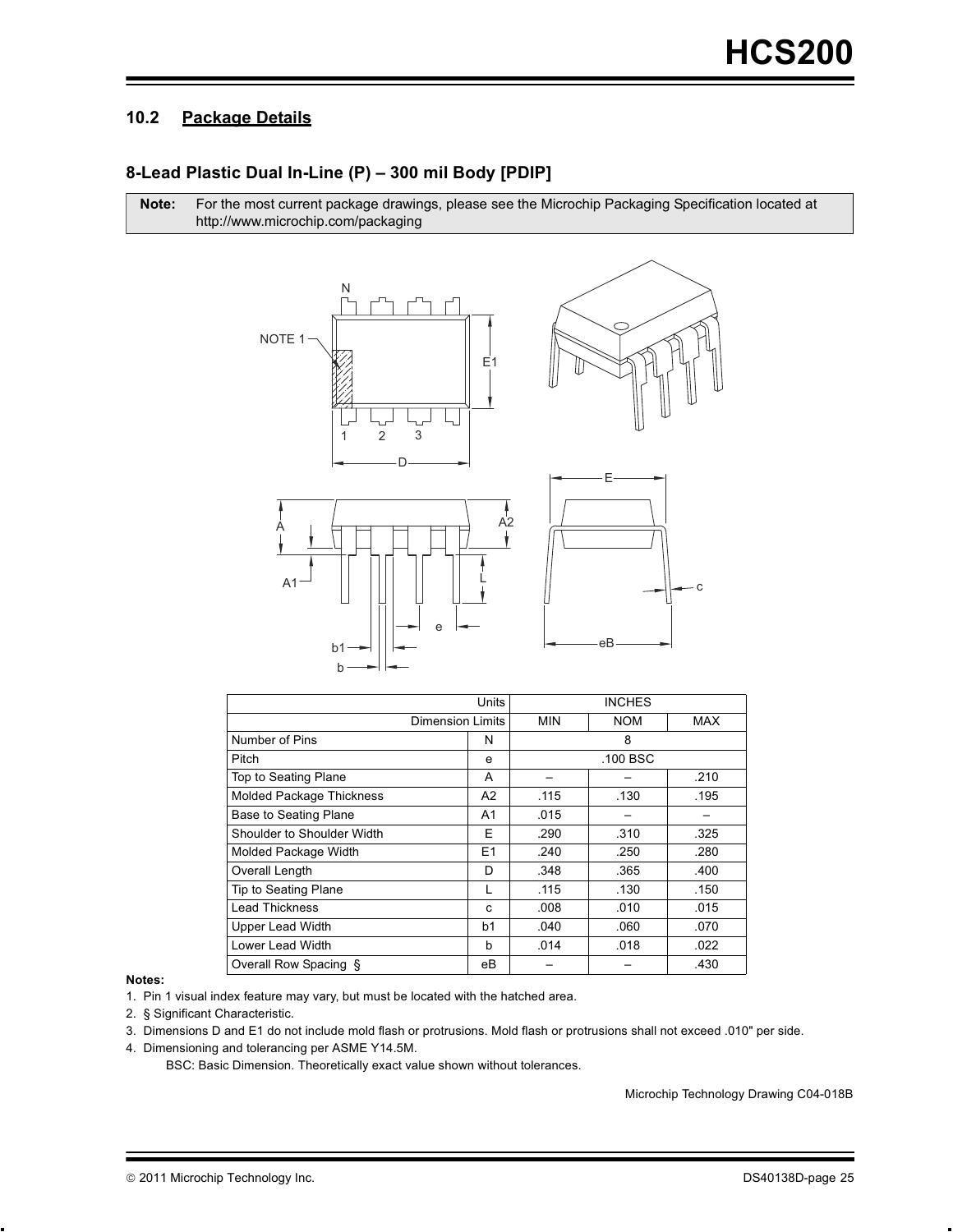#### 8-Lead Plastic Small Outline (SN) - Narrow, 3.90 mm Body [SOIC]

**Note:** For the most current package drawings, please see the Microchip Packaging Specification located at http://www.microchip.com/packaging



Microchip Technology Drawing No. C04-057C Sheet 1 of 2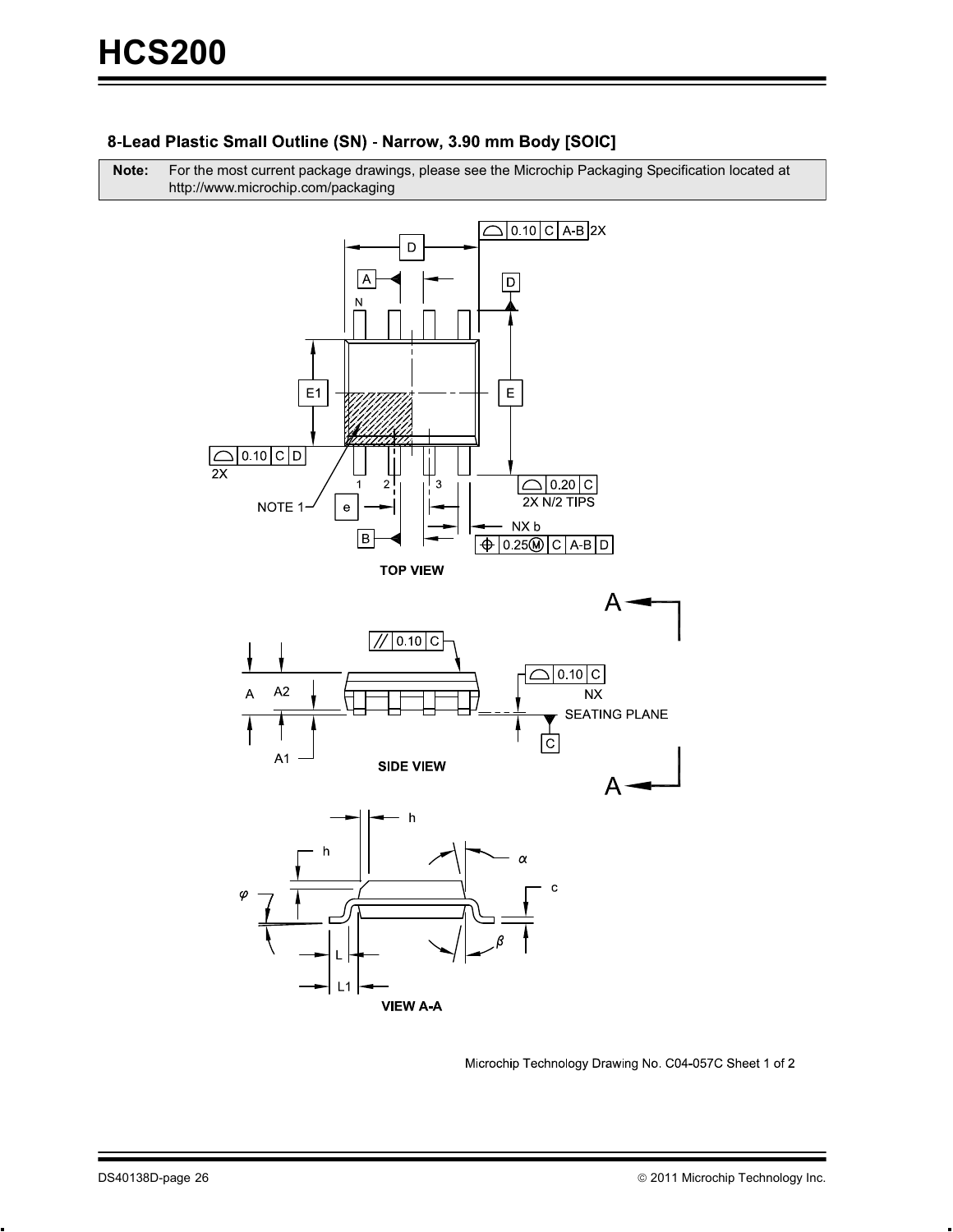#### 8-Lead Plastic Small Outline (SN) - Narrow, 3.90 mm Body [SOIC]

**Note:** For the most current package drawings, please see the Microchip Packaging Specification located at http://www.microchip.com/packaging



|                          | <b>MILLIMETERS</b> |             |          |              |  |
|--------------------------|--------------------|-------------|----------|--------------|--|
| <b>Dimension Limits</b>  | <b>MIN</b>         | <b>NOM</b>  | MAX      |              |  |
| Number of Pins           | N                  |             | 8        |              |  |
| Pitch                    | e                  |             | 1 27 BSC |              |  |
| Overall Height           | Α                  |             |          | 175          |  |
| Molded Package Thickness | A2                 | 1.25        |          |              |  |
| Standoff<br>ş            | A1                 | 0.10        |          | 0.25         |  |
| Overall Width            | Е                  | 6.00 BSC    |          |              |  |
| Molded Package Width     | E1                 | 3.90 BSC    |          |              |  |
| Overall Length           | D                  | 4.90 BSC    |          |              |  |
| Chamfer (Optional)       | h                  | 0.25        |          | 0.50         |  |
| Foot Length              |                    | 0.40        |          | 1.27         |  |
| Footprint                | L1                 |             | 1 04 REF |              |  |
| Foot Angle               | φ                  | $0^{\circ}$ |          | $8^{\circ}$  |  |
| <b>Lead Thickness</b>    | с                  | 0.17        |          | 0.25         |  |
| <b>Lead Width</b>        | b                  | 0.31        |          | 0.51         |  |
| Mold Draft Angle Top     | α                  | $5^{\circ}$ |          | $15^\circ$   |  |
| Mold Draft Angle Bottom  | β                  | $5^{\circ}$ |          | $15^{\circ}$ |  |

#### Notes:

1. Pin 1 visual index feature may vary, but must be located within the hatched area.

2. § Significant Characteristic

3. Dimensions D and E1 do not include mold flash or protrusions. Mold flash or protrusions shall not exceed 0.15mm per side.

4. Dimensioning and tolerancing per ASME Y14.5M

BSC: Basic Dimension. Theoretically exact value shown without tolerances.

REF: Reference Dimension, usually without tolerance, for information purposes only.

Microchip Technology Drawing No. C04-057C Sheet 2 of 2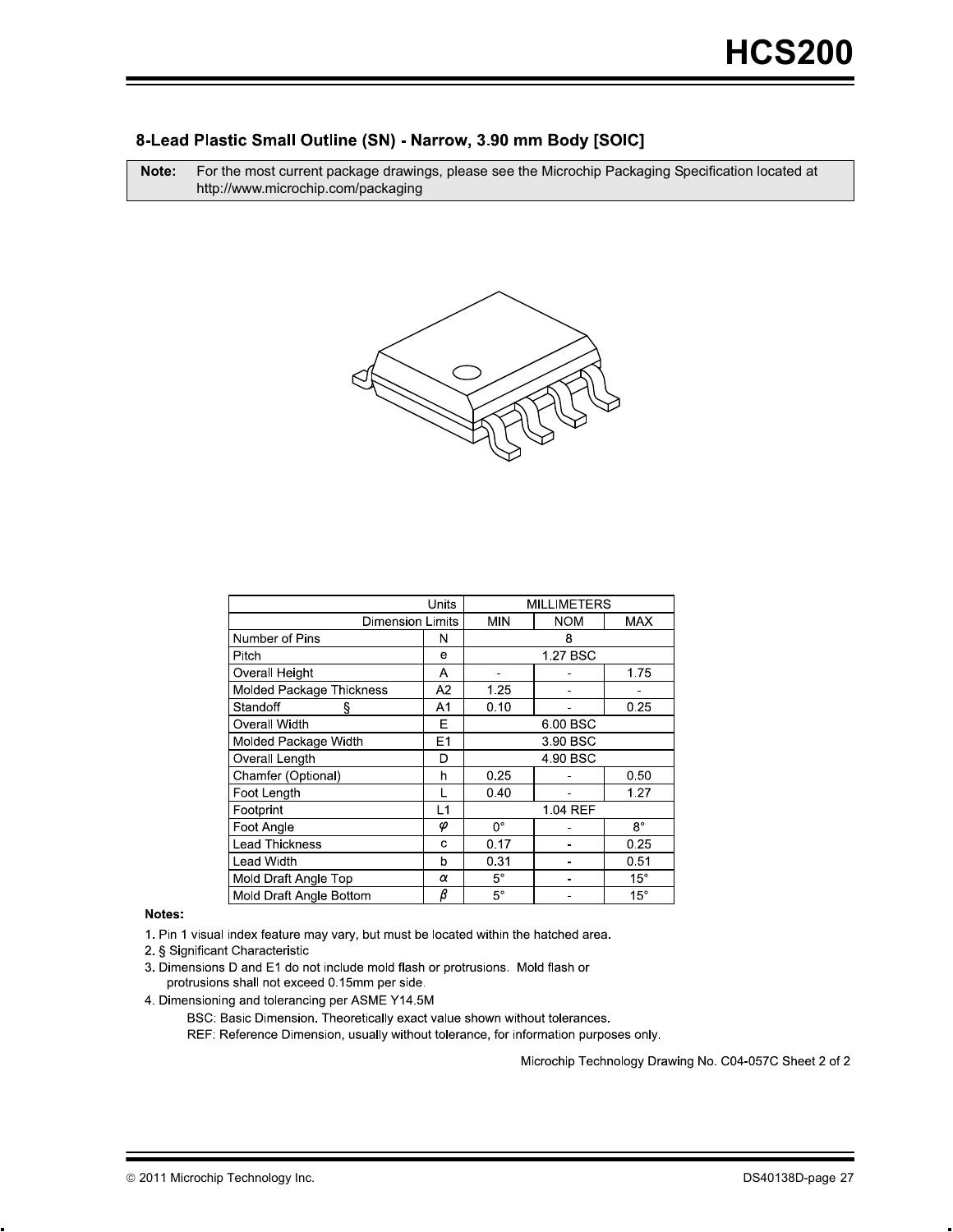#### 8-Lead Plastic Small Outline (SN) – Narrow, 3.90 mm Body [SOIC]

Note: r the most current package drawings, please see the Microchip Packaging Specification located at http://www.microchip.com/packaging



RECOMMENDED LAND PATTERN

|                              |                | <b>MILLIMETERS</b> |            |      |
|------------------------------|----------------|--------------------|------------|------|
| Dimension Limits             | <b>MIN</b>     | <b>NOM</b>         | <b>MAX</b> |      |
| <b>Contact Pitch</b>         | F              |                    | 1.27 BSC   |      |
| Contact Pad Spacing          |                |                    | 5.40       |      |
| Contact Pad Width (X8)<br>Χ1 |                |                    |            | 0.60 |
| Contact Pad Length (X8)      | V <sub>1</sub> |                    |            | 1.55 |

Notes:

1. Dimensioning and tolerancing per ASME Y14.5M

BSC: Basic Dimension. Theoretically exact value shown without tolerances.

Microchip Technology Drawing No. C04-2057A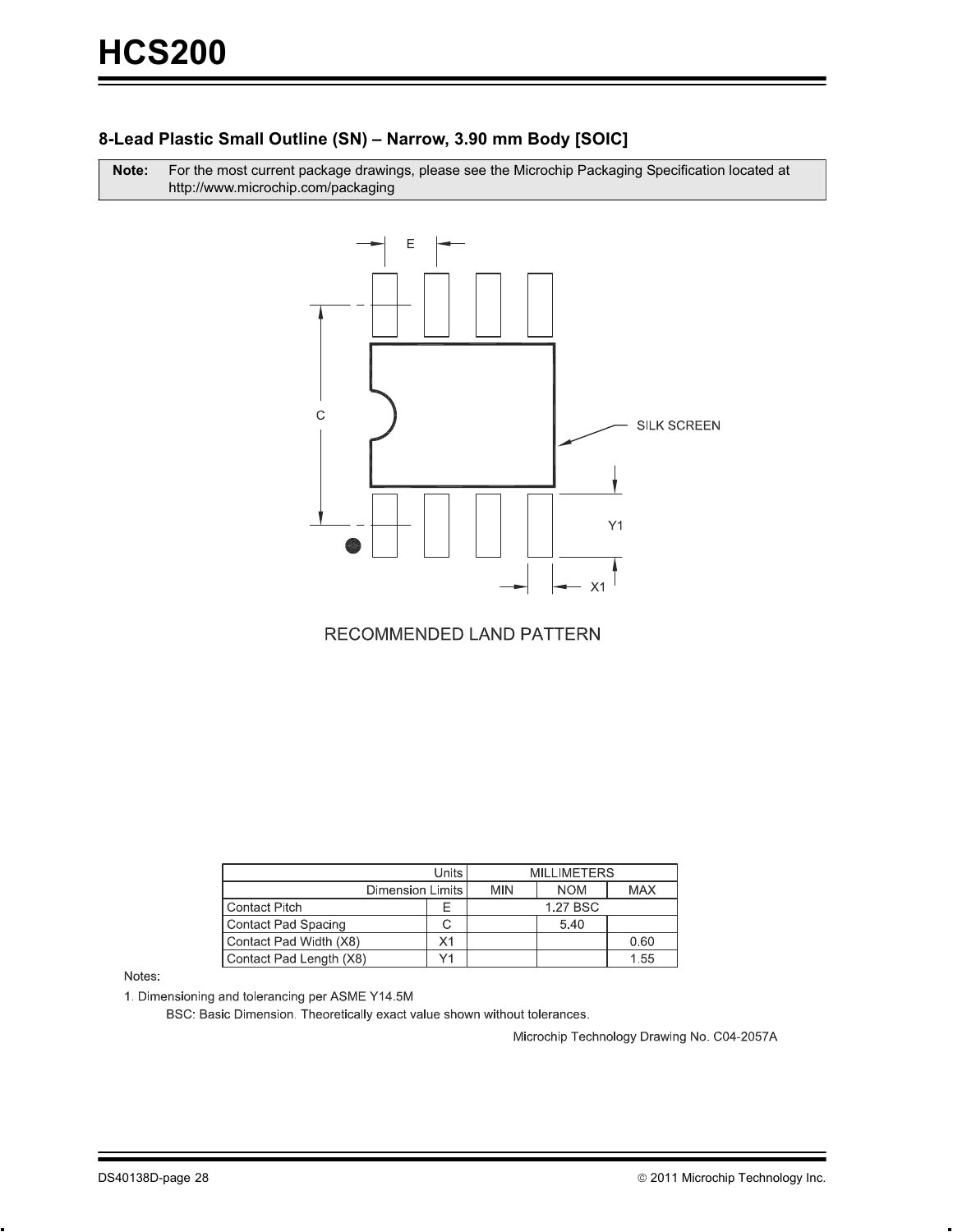#### **APPENDIX A: ADDITIONAL INFORMATION**

Microchip's Secure Data Products are covered by some or all of the following:

Code hopping encoder patents issued in European countries and U.S.A.

Secure learning patents issued in European countries, U.S.A. and R.S.A.

### **REVISION HISTORY**

#### **Revision D (June 2011)**

- Updated the following sections: Development Support, The Microchip Web Site, Reader Response and HCS200 Product Identification System
- Added new section **Appendix A**
- Minor formatting and text changes were incorporated throughout the document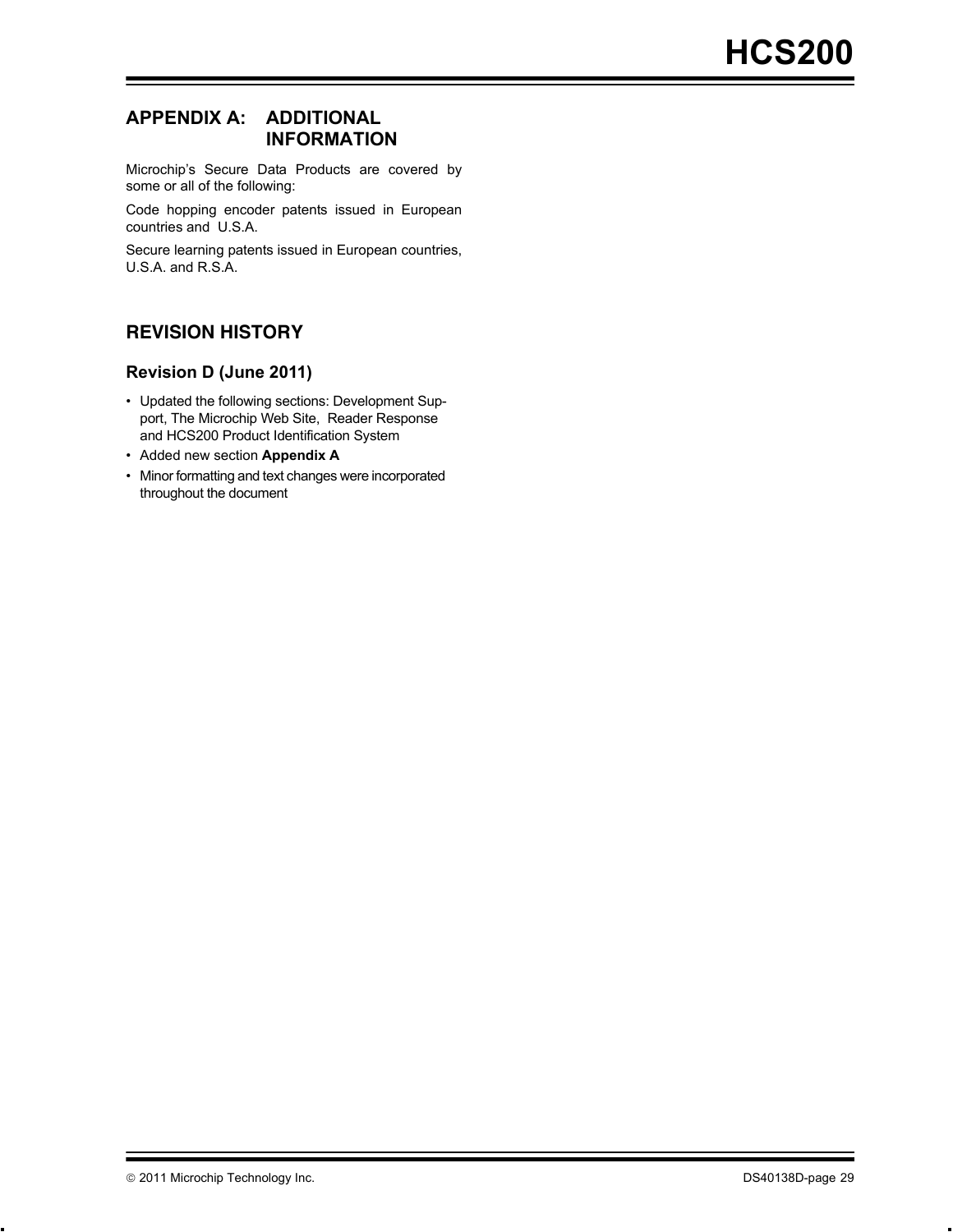# **THE MICROCHIP WEB SITE**

[Microchip provides online support via our WWW site at](http://www.microchip.com) www.microchip.com. This web site is used as a means to make files and information easily available to customers. Accessible by using your favorite Internet browser, the web site contains the following information:

- **Product Support** Data sheets and errata, application notes and sample programs, design resources, user's guides and hardware support documents, latest software releases and archived software
- **General Technical Support** Frequently Asked Questions (FAQ), technical support requests, online discussion groups, Microchip consultant program member listing
- **Business of Microchip** Product selector and ordering guides, latest Microchip press releases, listing of seminars and events, listings of Microchip sales offices, distributors and factory representatives

#### **CUSTOMER CHANGE NOTIFICATION SERVICE**

Microchip's customer notification service helps keep customers current on Microchip products. Subscribers will receive e-mail notification whenever there are changes, updates, revisions or errata related to a specified product family or development tool of interest.

[To register, access the Microchip web site at](http://www.microchip.com) www.microchip.com. Under "Support", click on "Customer Change Notification" and follow the registration instructions.

#### **CUSTOMER SUPPORT**

Users of Microchip products can receive assistance through several channels:

- Distributor or Representative
- Local Sales Office
- Field Application Engineer (FAE)
- Technical Support
- Development Systems Information Line

Customers should contact their distributor, representative or field application engineer (FAE) for support. Local sales offices are also available to help customers. A listing of sales offices and locations is included in the back of this document.

**[Technical support is available through the web site](http://www.microchip.com) [at:](http://www.microchip.com) http://microchip.com/support**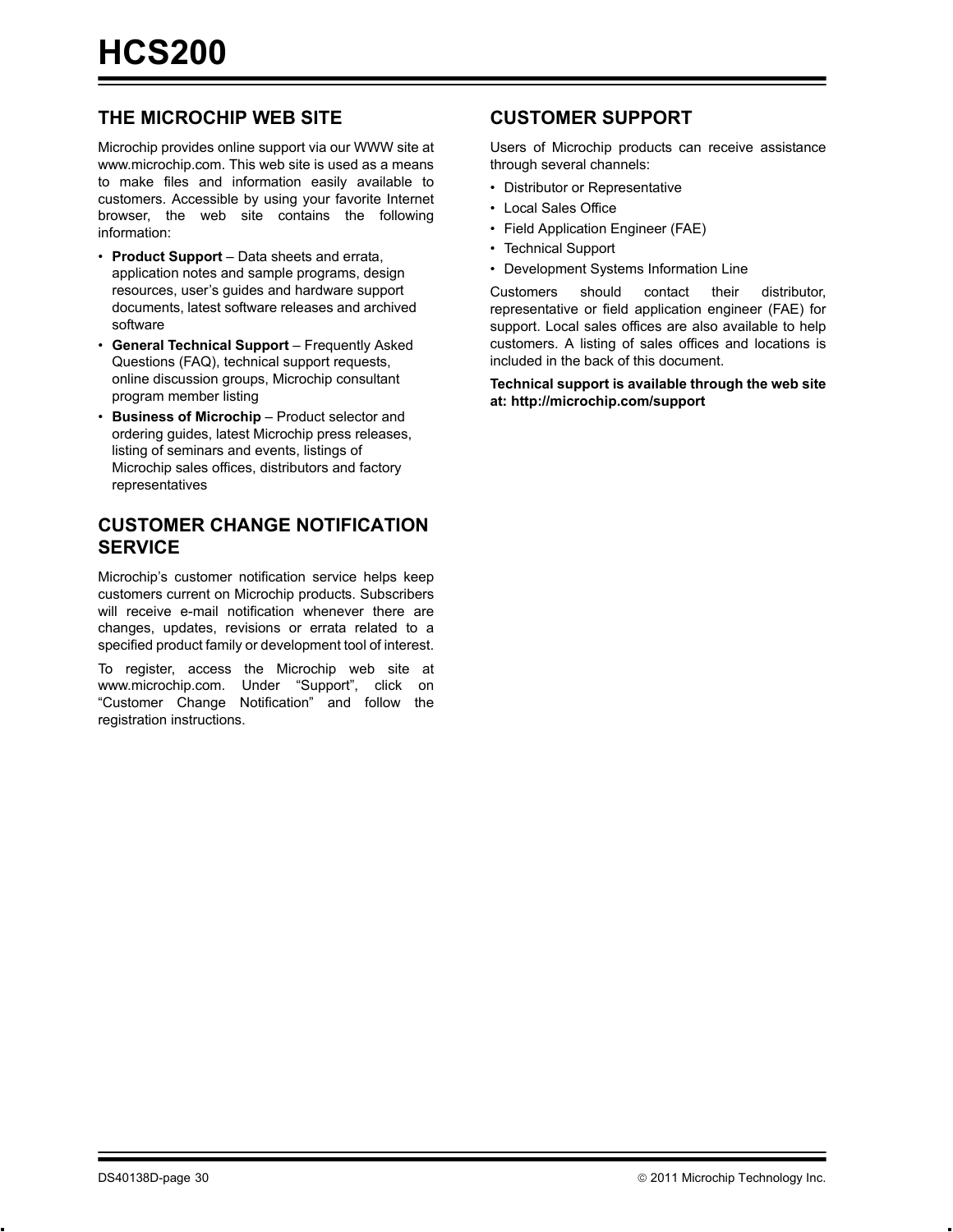#### **READER RESPONSE**

It is our intention to provide you with the best documentation possible to ensure successful use of your Microchip product. If you wish to provide your comments on organization, clarity, subject matter, and ways in which our documentation can better serve you, please FAX your comments to the Technical Publications Manager at (480) 792-4150.

Please list the following information, and use this outline to provide us with your comments about this document.

| TO:<br>RE: | <b>Technical Publications Manager</b><br>Reader Response                                                                                                                                                                       | Total Pages Sent ________                                                        |  |  |  |  |
|------------|--------------------------------------------------------------------------------------------------------------------------------------------------------------------------------------------------------------------------------|----------------------------------------------------------------------------------|--|--|--|--|
|            |                                                                                                                                                                                                                                |                                                                                  |  |  |  |  |
|            | Company League and Company Company Company Company Company Company Company Company Company Company Company Company Company Company Company Company Company Company Company Company Company Company Company Company Company Com |                                                                                  |  |  |  |  |
|            | Address                                                                                                                                                                                                                        | ,我们也不会有一个人的人,我们也不会有一个人的人,我们也不会有一个人的人。""我们,我们也不会有一个人的人,我们也不会有一个人的人。""我们,我们也不会有一个人 |  |  |  |  |
|            |                                                                                                                                                                                                                                |                                                                                  |  |  |  |  |
|            |                                                                                                                                                                                                                                |                                                                                  |  |  |  |  |
|            | Application (optional):                                                                                                                                                                                                        |                                                                                  |  |  |  |  |
|            | Would you like a reply? Y N                                                                                                                                                                                                    |                                                                                  |  |  |  |  |
|            | Device: HCS200                                                                                                                                                                                                                 | Literature Number: DS40138D                                                      |  |  |  |  |
|            | Questions:                                                                                                                                                                                                                     |                                                                                  |  |  |  |  |
|            | 1. What are the best features of this document?                                                                                                                                                                                |                                                                                  |  |  |  |  |
|            |                                                                                                                                                                                                                                |                                                                                  |  |  |  |  |
| 2.         | How does this document meet your hardware and software development needs?                                                                                                                                                      |                                                                                  |  |  |  |  |
|            |                                                                                                                                                                                                                                |                                                                                  |  |  |  |  |
| 3.         | Do you find the organization of this document easy to follow? If not, why?                                                                                                                                                     |                                                                                  |  |  |  |  |
|            |                                                                                                                                                                                                                                |                                                                                  |  |  |  |  |
| 4.         | What additions to the document do you think would enhance the structure and subject?                                                                                                                                           |                                                                                  |  |  |  |  |
|            |                                                                                                                                                                                                                                |                                                                                  |  |  |  |  |
| 5.         | What deletions from the document could be made without affecting the overall usefulness?                                                                                                                                       |                                                                                  |  |  |  |  |
|            |                                                                                                                                                                                                                                |                                                                                  |  |  |  |  |
|            | 6. Is there any incorrect or misleading information (what and where)?                                                                                                                                                          |                                                                                  |  |  |  |  |
|            |                                                                                                                                                                                                                                |                                                                                  |  |  |  |  |
| 7.         | How would you improve this document?                                                                                                                                                                                           |                                                                                  |  |  |  |  |
|            |                                                                                                                                                                                                                                |                                                                                  |  |  |  |  |
|            |                                                                                                                                                                                                                                |                                                                                  |  |  |  |  |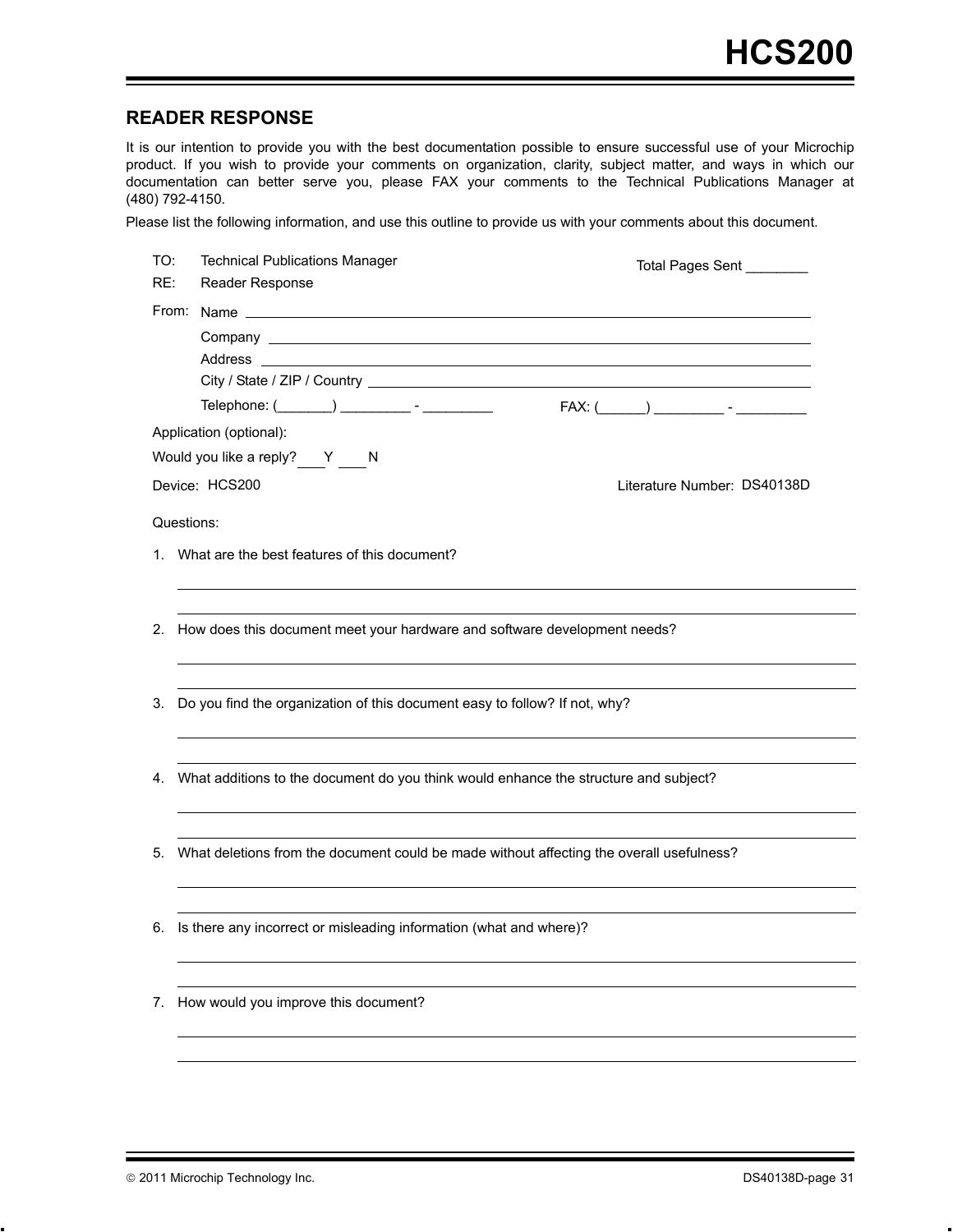### **HCS200 PRODUCT IDENTIFICATION SYSTEM**

To order or obtain information, e.g., on pricing or delivery, refer to the factory or the listed sales office.

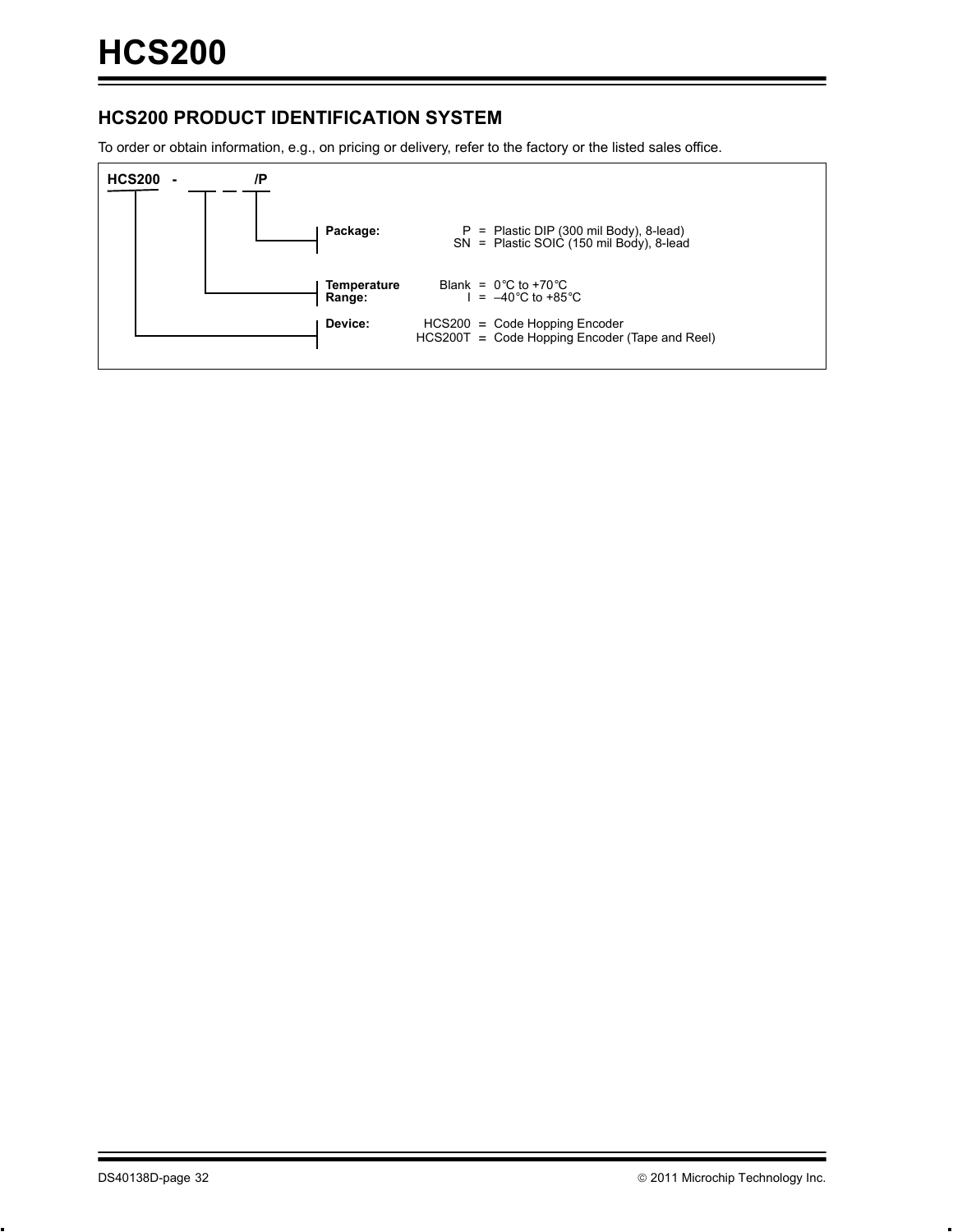#### **Note the following details of the code protection feature on Microchip devices:**

- Microchip products meet the specification contained in their particular Microchip Data Sheet.
- Microchip believes that its family of products is one of the most secure families of its kind on the market today, when used in the intended manner and under normal conditions.
- There are dishonest and possibly illegal methods used to breach the code protection feature. All of these methods, to our knowledge, require using the Microchip products in a manner outside the operating specifications contained in Microchip's Data Sheets. Most likely, the person doing so is engaged in theft of intellectual property.
- Microchip is willing to work with the customer who is concerned about the integrity of their code.
- Neither Microchip nor any other semiconductor manufacturer can guarantee the security of their code. Code protection does not mean that we are guaranteeing the product as "unbreakable."

Code protection is constantly evolving. We at Microchip are committed to continuously improving the code protection features of our products. Attempts to break Microchip's code protection feature may be a violation of the Digital Millennium Copyright Act. If such acts allow unauthorized access to your software or other copyrighted work, you may have a right to sue for relief under that Act.

Information contained in this publication regarding device applications and the like is provided only for your convenience and may be superseded by updates. It is your responsibility to ensure that your application meets with your specifications. MICROCHIP MAKES NO REPRESENTATIONS OR WARRANTIES OF ANY KIND WHETHER EXPRESS OR IMPLIED, WRITTEN OR ORAL, STATUTORY OR OTHERWISE, RELATED TO THE INFORMATION, INCLUDING BUT NOT LIMITED TO ITS CONDITION, QUALITY, PERFORMANCE, MERCHANTABILITY OR FITNESS FOR PURPOSE**.** Microchip disclaims all liability arising from this information and its use. Use of Microchip devices in life support and/or safety applications is entirely at the buyer's risk, and the buyer agrees to defend, indemnify and hold harmless Microchip from any and all damages, claims, suits, or expenses resulting from such use. No licenses are conveyed, implicitly or otherwise, under any Microchip intellectual property rights.

# **QUALITY MANAGEMENT SYSTEM CERTIFIED BY DNV**  $=$  ISO/TS 16949:2002  $=$

#### **Trademarks**

The Microchip name and logo, the Microchip logo, dsPIC, KEELOQ, KEELOQ logo, MPLAB, PIC, PICmicro, PICSTART, PIC<sup>32</sup> logo, rfPIC and UNI/O are registered trademarks of Microchip Technology Incorporated in the U.S.A. and other countries.

FilterLab, Hampshire, HI-TECH C, Linear Active Thermistor, MXDEV, MXLAB, SEEVAL and The Embedded Control Solutions Company are registered trademarks of Microchip Technology Incorporated in the U.S.A.

Analog-for-the-Digital Age, Application Maestro, CodeGuard, dsPICDEM, dsPICDEM.net, dsPICworks, dsSPEAK, ECAN, ECONOMONITOR, FanSense, HI-TIDE, In-Circuit Serial Programming, ICSP, Mindi, MiWi, MPASM, MPLAB Certified logo, MPLIB, MPLINK, mTouch, Omniscient Code Generation, PICC, PICC-18, PICDEM, PICDEM.net, PICkit, PICtail, REAL ICE, rfLAB, Select Mode, Total Endurance, TSHARC, UniWinDriver, WiperLock and ZENA are trademarks of Microchip Technology Incorporated in the U.S.A. and other countries.

SQTP is a service mark of Microchip Technology Incorporated in the U.S.A.

All other trademarks mentioned herein are property of their respective companies.

© 2011, Microchip Technology Incorporated, Printed in the U.S.A., All Rights Reserved.

Printed on recycled paper.

ISBN: 978-1-61341-221-3

*Microchip received ISO/TS-16949:2002 certification for its worldwide headquarters, design and wafer fabrication facilities in Chandler and Tempe, Arizona; Gresham, Oregon and design centers in California and India. The Company's quality system processes and procedures are for its PIC® MCUs and dsPIC® DSCs, KEELOQ® code hopping devices, Serial EEPROMs, microperipherals, nonvolatile memory and analog products. In addition, Microchip's quality system for the design and manufacture of development systems is ISO 9001:2000 certified.*